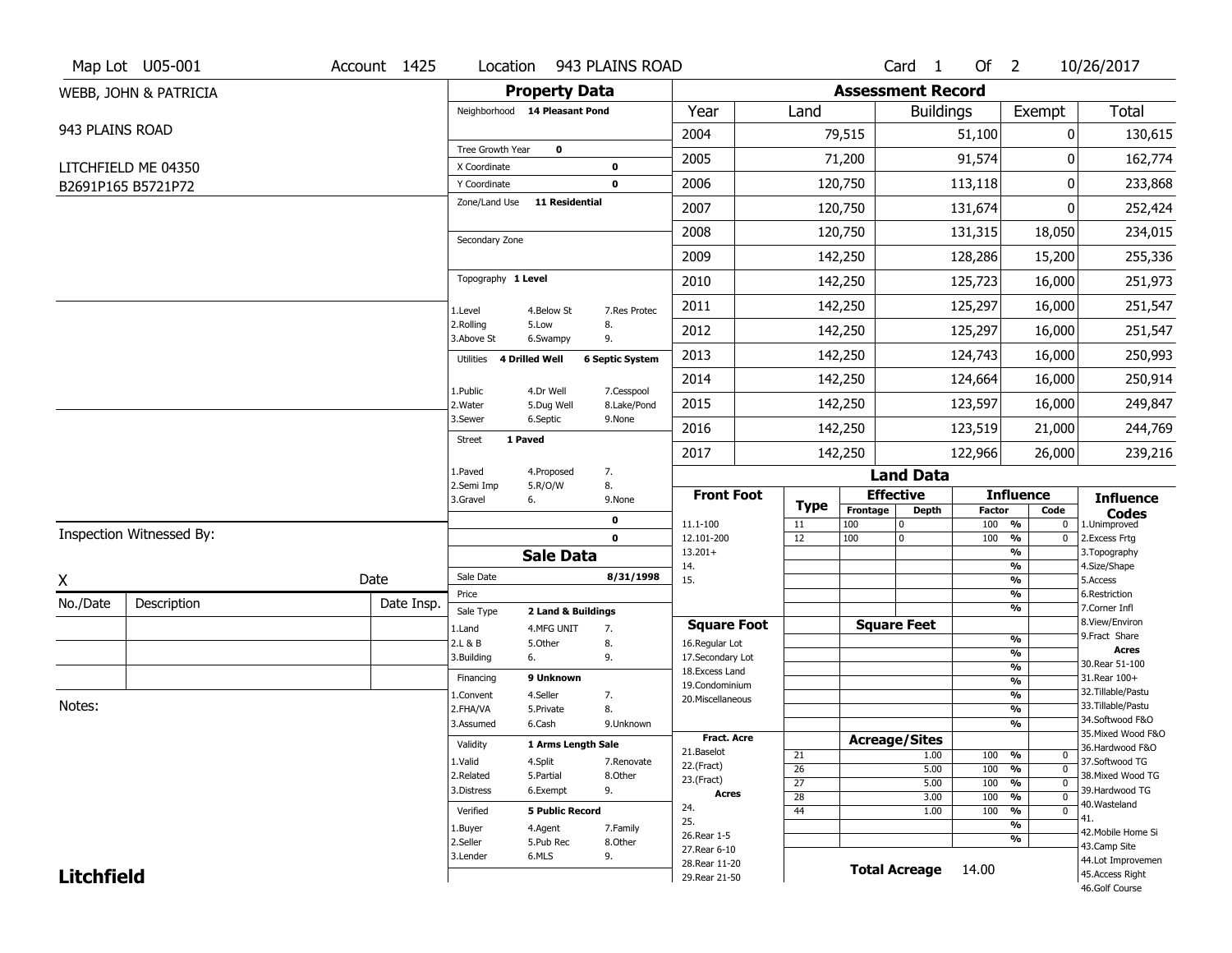|                        |                       |            |                                                   |                    |                                       |                |                    |                                    |            |                        | <b>Litchfield</b>  |    |         |    |             |                        |            |        |                  |            |  |
|------------------------|-----------------------|------------|---------------------------------------------------|--------------------|---------------------------------------|----------------|--------------------|------------------------------------|------------|------------------------|--------------------|----|---------|----|-------------|------------------------|------------|--------|------------------|------------|--|
|                        | Map Lot U05-001       |            |                                                   |                    |                                       |                | Account 1425       | Location                           |            |                        | 943 PLAINS ROAD    |    |         |    |             | Card 1                 |            | Of $2$ |                  | 10/26/2017 |  |
| Building Style 2 Ranch |                       |            | SF Bsmt Living                                    |                    | 0                                     |                |                    | Layout 1 Typical                   |            |                        |                    |    |         |    |             |                        |            |        |                  |            |  |
| 0.Uncoded              | 4.Cape                | 8.Log      | Fin Bsmt Grade                                    |                    | 0 <sub>0</sub>                        |                |                    | 1. Typical                         | 4.         |                        | 7.                 |    |         |    |             |                        |            |        |                  |            |  |
| 1.Conv.                | 5.Garrison            | 9.Other    |                                                   | OPEN-5-CUSTOMIZE 0 |                                       |                |                    | 2.Inadeq                           | 5.         |                        | 8.                 |    |         |    |             |                        |            |        |                  |            |  |
| 2.Ranch                | 6.Split               | 10.Tri-Lev | Heat Type                                         | 100%               |                                       | 1 Hot Water BB |                    | 3.                                 | 6.         |                        | 9.                 |    |         |    |             |                        |            |        |                  |            |  |
| 3.R Ranch              | 7.Contemp             | 11.Earth O | 0.Uncoded                                         |                    | 4.Steam                               |                | 8.Fl/Wall          | Attic 9 None                       |            |                        |                    |    |         |    |             |                        |            |        |                  |            |  |
| Dwelling Units 1       |                       |            | 1.HWBB                                            |                    | 5.FWA                                 |                | 9.No Heat          | 1.1/4 Fin                          |            | 4.Full Fin             | 7.                 |    | 14      |    |             | 40                     |            |        |                  |            |  |
| Other Units            | 0                     |            | 2.HWCI                                            |                    | 6.GravWA                              |                | 10.Radiant         | 2.1/2 Fin                          | 5.Fl/Stair |                        | 8.                 |    |         |    |             |                        |            |        |                  |            |  |
| <b>Stories</b>         | 1 One Story           |            | 3.H Pump                                          |                    | 7.Electric                            |                | 11.Radiant         | 3.3/4 Fin                          | 6.         |                        | 9.None             |    |         |    |             |                        |            |        |                  |            |  |
| 1.1                    | 4.1.5                 | 7.1.25     | Cool Type                                         | 0%                 |                                       | 9 None         |                    | Insulation 1 Full                  |            |                        |                    |    |         |    |             |                        |            |        |                  |            |  |
| 2.2                    | 5.1.75                | 8.         | 1.Refrig                                          |                    | 4.W&C Air                             |                | 7.RadHW            | 1.Full                             |            | 4.Minimal              | 7.                 |    |         |    |             |                        |            |        |                  |            |  |
| 3.3                    | 6.2.5                 | 9.         | 2.Evapor                                          |                    | 5.Monitor-                            |                | 8.                 | 2.Heavy                            | 5.         |                        | 8.                 |    | S FRAME |    |             |                        |            |        |                  |            |  |
| <b>Exterior Walls</b>  | 2 Vinyl/Aluminum      |            | 3.H Pump                                          |                    | 6.Monitor-                            |                | 9.None             | 3.Capped                           | 6.         |                        | 9.None             |    |         |    |             |                        |            |        |                  | 20         |  |
| 0.Uncoded              | 4.Asbestos            | 8.Concrete | Kitchen Style                                     |                    | 1 Modern                              |                |                    | Unfinished %                       | 0%         |                        |                    |    |         |    |             |                        |            |        |                  |            |  |
| 1.Wd Clapb             | 5.Stucco              | 9.Other    | 1.Modern                                          |                    | 4.Obsolete                            |                | 7.                 | Grade & Factor 3 Average 100%      |            |                        |                    | 28 |         |    |             |                        |            | 33     |                  |            |  |
| 2.Vin/Al               | 6.Brick               | 10.Wd shin | 2. Typical                                        |                    | 5.                                    |                | 8.                 | 1.E Grade                          |            | 4.B Grade              | 7.                 |    |         |    | $1$ S FRAME |                        |            |        |                  |            |  |
| 3.Compos.              | 7.Stone               | 11.Tex 111 | 3.Old Type                                        |                    | 6.                                    |                | 9.None             | 2.D Grade                          |            | 5.A Grade              | 8.                 |    |         |    |             |                        |            |        |                  |            |  |
| Roof Surface           | 3 Sheet Metal         |            | Bath(s) Style                                     |                    | 1 Modern Bath(s)                      |                |                    | 3.C Grade                          | 6.         |                        | 9.Same             |    |         |    |             |                        |            |        |                  |            |  |
| 1.Asphalt              | 4.Composit            | 7.         | 1.Modern                                          |                    | 4.Obsolete                            |                | 7.                 | SQFT (Footprint) 1236              |            |                        |                    |    |         |    |             |                        |            |        |                  |            |  |
| 2.Slate                | 5.Wood                | 8.         | 2. Typical                                        |                    | 5.                                    |                | 8.                 | Condition                          |            | <b>5 Above Average</b> |                    |    |         |    |             |                        | 21         |        |                  |            |  |
| 3.Metal                | 6.Other               | 9.         | 3.Old Type                                        |                    | 6.                                    |                | 9.None             | 1.Poor                             | 4.Avg      |                        | 7.V G              |    |         |    |             |                        |            |        |                  |            |  |
| SF Masonry Trim 0      |                       |            | # Rooms                                           |                    | $\bf o$                               |                |                    | 2.Fair                             | $5.Avg+$   |                        | 8.Exc              |    |         |    | $1\hat{z}$  |                        |            |        |                  | 20         |  |
| OPEN-3-CUSTOM 0        |                       |            | # Bedrooms                                        |                    | 0                                     |                |                    | $3.$ Avg-                          | 6.Good     |                        | 9.Same             |    |         | E  |             |                        | Open Porch |        |                  |            |  |
| OPEN-4-CUSTOM 0        |                       |            | # Full Baths                                      |                    | $\mathbf{2}$                          |                |                    | Phys. % Good                       |            | 0%                     |                    |    | 14      |    |             |                        |            |        |                  |            |  |
| Year Built             | 1965                  |            | # Half Baths                                      |                    | 0                                     |                |                    | Funct. % Good                      |            | 100%                   |                    |    |         |    |             |                        |            |        |                  |            |  |
| Year Remodeled 2001    |                       |            | # Addn Fixtures                                   |                    | $\mathbf{1}$                          |                |                    | <b>Functional Code</b>             |            | 9 None                 |                    |    |         |    |             |                        | 21         |        |                  |            |  |
| Foundation             | 1 Concrete            |            | # Fireplaces                                      |                    | $\mathbf{1}$                          |                |                    | 1.Incomp                           | 4.Delap    |                        | 7.No Power         |    |         |    |             |                        |            |        |                  |            |  |
| 1.Concrete             | 4.Wood                | 7.         |                                                   |                    |                                       |                |                    | 2.O-Built                          | 5.Bsmt     |                        | 8.LongTerm         |    |         |    |             |                        |            |        |                  |            |  |
| 2.C Block              | 5.Slab                | 8.         |                                                   |                    |                                       |                |                    | 3.Damage                           |            | 6.Common               | 9.None             |    |         |    |             |                        |            |        |                  |            |  |
| 3.Br/Stone             | 6.Piers               | 9.         |                                                   |                    |                                       |                |                    | Econ. % Good 100%                  |            |                        |                    |    |         |    |             |                        |            |        |                  |            |  |
| Basement               | 9 No Basement         |            |                                                   |                    |                                       |                |                    | Economic Code None                 |            |                        |                    |    |         |    |             |                        |            |        |                  |            |  |
| 1.1/4 Bmt              | 4.Full Bmt            | 7.         |                                                   |                    |                                       |                |                    | 0.None                             |            | 3.No Power             | 9.None             |    |         |    |             |                        |            |        |                  |            |  |
| 2.1/2 Bmt              | 5.None                | 8.         |                                                   |                    |                                       |                |                    | 1.Location                         |            | 4.Generate             | 8.                 |    |         |    |             |                        |            |        |                  |            |  |
| 3.3/4 Bmt              | 6.                    | 9.None     |                                                   |                    |                                       |                | Software           | 2.Encroach                         | 5.         |                        | 9.                 |    |         |    |             |                        |            |        |                  |            |  |
| Bsmt Gar # Cars 0      |                       |            |                                                   |                    | A Division of Harris Computer Systems |                |                    | <b>Entrance Code</b>               |            |                        | 3 Information Only |    |         |    |             |                        |            |        |                  |            |  |
| Wet Basement 0         |                       |            |                                                   |                    |                                       |                |                    | 1.Interior                         | 4.Vacant   |                        | 7.                 |    |         |    |             |                        |            |        |                  |            |  |
| 1.Dry                  | 4.                    | 7.         |                                                   |                    |                                       |                |                    | 2.Refusal                          |            | 5.Estimate             | 8.                 |    |         |    |             |                        |            |        |                  |            |  |
| 2.Damp                 | 5.                    | 8.         |                                                   |                    |                                       |                |                    | 3.Informed                         | 6.         |                        | 9.                 |    |         |    |             |                        |            |        |                  |            |  |
| 3.Wet                  | 6.                    | 9.         |                                                   |                    |                                       |                |                    | Information Code 5 Est by Assessor |            |                        |                    |    |         |    |             |                        |            |        |                  |            |  |
|                        |                       |            |                                                   |                    |                                       |                |                    | 1.0wner                            | 4.Agent    |                        | 7.                 |    |         |    |             |                        |            |        |                  |            |  |
|                        |                       |            |                                                   |                    |                                       |                |                    | 2.Relative                         |            | 5.Estimate             | 8.                 |    |         |    |             |                        |            |        |                  |            |  |
|                        |                       |            | Date Inspected 7/06/2011                          |                    |                                       |                |                    | 3.Tenant                           | 6.Other    |                        | 9.                 |    |         |    |             |                        |            |        |                  |            |  |
|                        |                       |            | <b>Additions, Outbuildings &amp; Improvements</b> |                    |                                       |                |                    |                                    |            |                        | 1.One Story Fram   |    |         |    |             |                        |            |        |                  |            |  |
| Type                   |                       | Year       | Units                                             |                    | Grade   Cond                          | Phys.          | Funct.             | Sound Value                        |            |                        | 2. Two Story Fram  |    |         |    |             |                        |            |        |                  |            |  |
|                        | 22 Encl Frame Porch 0 |            | 84                                                | 3100               |                                       | 0              | $%100$ %           |                                    |            |                        | 3. Three Story Fr  |    |         |    |             |                        |            |        |                  |            |  |
|                        |                       |            |                                                   |                    |                                       |                |                    |                                    |            |                        | 4.1 & 1/2 Story    |    | Ш       | HH |             |                        |            |        |                  |            |  |
| 23 Frame Garage        |                       | 0          | 500                                               | 3 100              | 4                                     | 10             | % 100 %            |                                    |            | 5.1 & 3/4 Story        |                    |    |         |    |             |                        |            |        |                  |            |  |
| 409 Concrete Pad       |                       | 0          | 500                                               | 3100               | 4                                     | $ 0\rangle$    | $\frac{96}{100}$ % |                                    |            | 6.2 & 1/2 Story        |                    |    |         |    |             | <b>START OF STREET</b> |            |        |                  |            |  |
| 1 One Story Frame      |                       | 2006       | 392                                               | 4 100              | 6                                     | 0              | % 100 %            |                                    |            |                        | 21. Open Frame Por |    |         |    |             |                        |            |        |                  |            |  |
| 27 Unfin Basement      |                       | 2006       | 392                                               | 3 100              | 4                                     | ١o             | % 100 %            |                                    |            |                        | 22.Encl Frame Por  |    |         |    |             |                        |            |        |                  |            |  |
|                        |                       |            |                                                   |                    |                                       |                |                    |                                    |            |                        | 23. Frame Garage   |    |         |    |             |                        |            |        |                  |            |  |
|                        |                       |            |                                                   |                    |                                       |                | $\sqrt{6}$<br>$\%$ |                                    |            |                        | 24.Frame Shed      |    |         |    |             |                        |            |        |                  |            |  |
|                        |                       |            |                                                   |                    |                                       |                | $\%$<br>$\%$       |                                    |            |                        | 25. Frame Bay Wind |    |         |    |             |                        |            |        |                  |            |  |
|                        |                       |            |                                                   |                    |                                       |                | $\%$<br>$\sqrt{6}$ |                                    |            |                        | 26.1SFr Overhang   |    |         |    |             |                        |            |        | 2012/11/05 16:00 |            |  |
|                        |                       |            |                                                   |                    |                                       |                | $\sqrt{6}$<br>$\%$ |                                    |            |                        | 27.Unfin Basement  |    |         |    |             |                        |            |        |                  |            |  |
|                        |                       |            |                                                   |                    |                                       |                |                    |                                    |            |                        | 28.Unfinished Att  |    |         |    |             |                        |            |        |                  |            |  |
|                        |                       |            |                                                   |                    |                                       |                | $\sqrt{6}$<br>$\%$ |                                    |            |                        | 29. Finished Attic |    |         |    |             |                        |            |        |                  |            |  |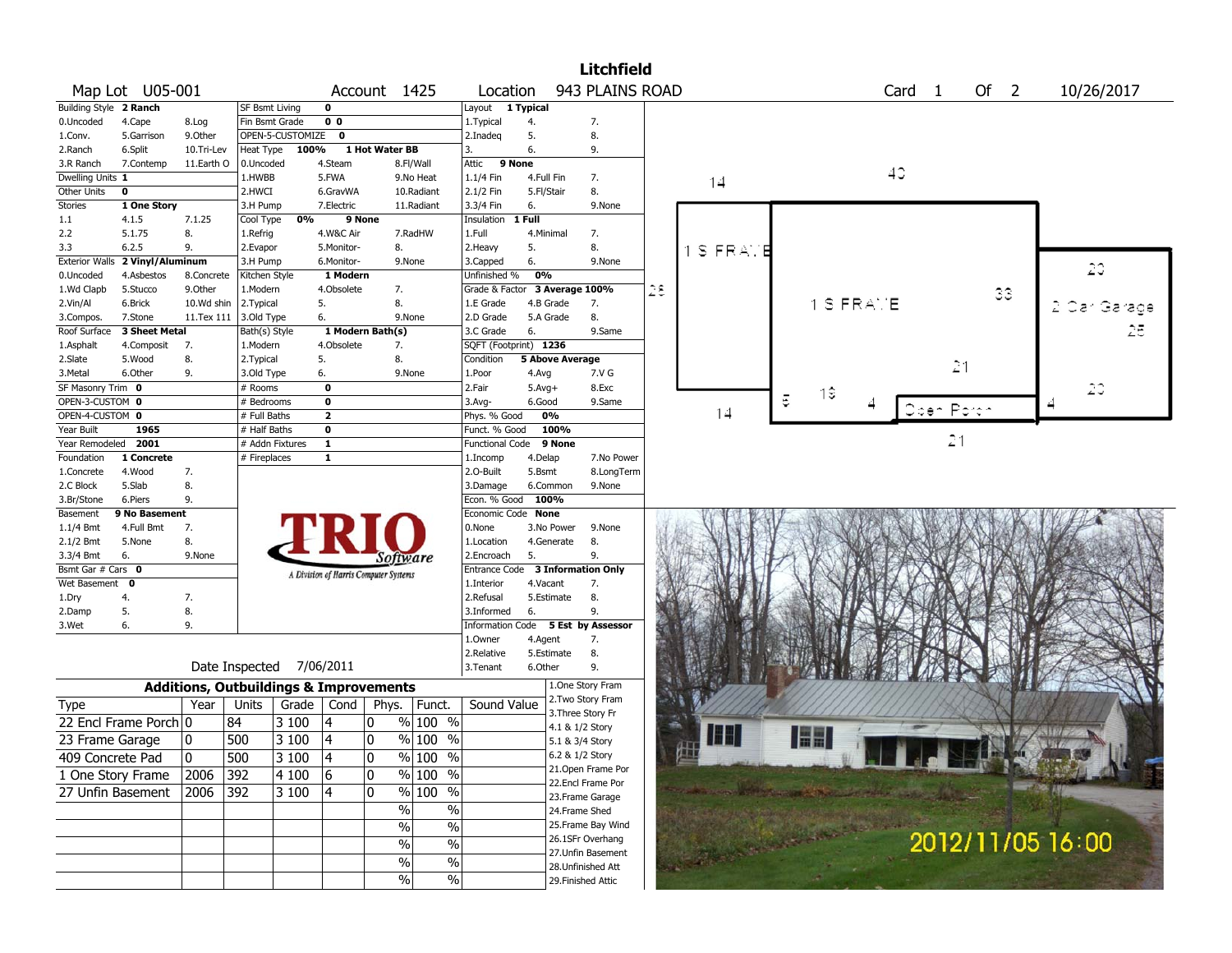|                   | Map Lot U05-001                           | Account 1425 | Location                      |                        | 943 PLAINS ROAD |                                    |                   |                          | Card <sub>2</sub>    | Of $2$                 |                                                      | 10/26/2017                         |
|-------------------|-------------------------------------------|--------------|-------------------------------|------------------------|-----------------|------------------------------------|-------------------|--------------------------|----------------------|------------------------|------------------------------------------------------|------------------------------------|
|                   | WEBB, JOHN & PATRICIA                     |              |                               | <b>Property Data</b>   |                 |                                    |                   | <b>Assessment Record</b> |                      |                        |                                                      |                                    |
|                   |                                           |              | Neighborhood 14 Pleasant Pond |                        |                 | Year                               | Land              |                          | <b>Buildings</b>     |                        | Exempt                                               | Total                              |
| 943 PLAINS ROAD   |                                           |              |                               |                        |                 | 2005                               |                   | 48,750                   |                      | $\mathbf 0$            | 0                                                    | 48,750                             |
|                   |                                           |              | Tree Growth Year              | $\mathbf 0$            | 0               | 2006                               |                   | 48,750                   |                      | 0                      | O                                                    | 48,750                             |
|                   | LITCHFIELD ME 04350<br>B2691P165 B5721P72 |              | X Coordinate<br>Y Coordinate  |                        | $\mathbf 0$     | 2007                               |                   | 48,750                   |                      | $\boldsymbol{0}$       | 0                                                    | 48,750                             |
|                   |                                           |              | Zone/Land Use                 | <b>11 Residential</b>  |                 | 2008                               |                   | 48,750                   |                      | 0                      | 0                                                    | 48,750                             |
|                   |                                           |              |                               |                        |                 | 2009                               |                   | 73,125                   |                      | $\mathbf 0$            | 0                                                    | 73,125                             |
|                   |                                           |              | Secondary Zone                |                        |                 |                                    |                   |                          |                      |                        |                                                      |                                    |
|                   |                                           |              |                               |                        |                 | 2010                               |                   | 73,125                   |                      | 0                      | 0                                                    | 73,125                             |
|                   |                                           |              | Topography 9                  |                        | 9               | 2011                               |                   | 73,125                   |                      | $\boldsymbol{0}$       | 0                                                    | 73,125                             |
|                   |                                           |              | 1.Level                       | 4.Below St             | 7.Res Protec    | 2012                               |                   | 73,125                   |                      | $\boldsymbol{0}$       | 0                                                    | 73,125                             |
|                   |                                           |              | 2.Rolling<br>3.Above St       | 5.Low<br>6.Swampy      | 8.<br>9.        | 2013                               |                   | 73,125                   |                      | $\mathbf 0$            | 0                                                    | 73,125                             |
|                   |                                           |              | Utilities 9 None              |                        | 9 None          | 2014                               |                   | 73,125                   |                      | 0                      | 0                                                    | 73,125                             |
|                   |                                           |              | 1.Public                      | 4.Dr Well              | 7.Cesspool      | 2015                               |                   | 73,125                   |                      | $\boldsymbol{0}$       | 0                                                    | 73,125                             |
|                   |                                           |              | 2. Water                      | 5.Dug Well             | 8.Lake/Pond     | 2016                               |                   | 73,125                   |                      | 0                      | 0                                                    | 73,125                             |
|                   |                                           |              | 3.Sewer                       | 6.Septic               | 9.None          | 2017                               |                   | 73,125                   |                      | $\boldsymbol{0}$       | 0                                                    | 73,125                             |
|                   |                                           |              | Street                        | 9 None                 |                 |                                    |                   |                          |                      |                        |                                                      |                                    |
|                   |                                           |              | 1.Paved                       | 4.Proposed             | 7.              |                                    |                   |                          | <b>Land Data</b>     |                        |                                                      |                                    |
|                   |                                           |              | 2.Semi Imp<br>3.Gravel        | 5.R/O/W<br>6.          | 8.<br>9.None    | <b>Front Foot</b>                  |                   |                          | <b>Effective</b>     |                        | <b>Influence</b>                                     | <b>Influence</b>                   |
|                   |                                           |              |                               |                        | 0               | 11.1-100                           | <b>Type</b><br>13 | Frontage<br>325          | <b>Depth</b><br>0    | <b>Factor</b><br>100 % | Code<br>$\mathbf 0$                                  | <b>Codes</b><br>1.Unimproved       |
|                   | Inspection Witnessed By:                  |              |                               |                        | $\mathbf{0}$    | 12.101-200                         |                   |                          |                      |                        | $\overline{\frac{9}{6}}$                             | 2. Excess Frtg                     |
|                   |                                           |              |                               | <b>Sale Data</b>       |                 | $13.201+$<br>14.                   |                   |                          |                      |                        | $\overline{\frac{9}{6}}$<br>$\overline{\frac{9}{6}}$ | 3. Topography<br>4.Size/Shape      |
| X                 |                                           | Date         | Sale Date                     |                        | 8/31/1998       | 15.                                |                   |                          |                      |                        | $\overline{\frac{9}{6}}$                             | 5.Access<br>6.Restriction          |
| No./Date          | Description                               | Date Insp.   | Price<br>Sale Type            | 2 Land & Buildings     |                 |                                    |                   |                          |                      |                        | %<br>%                                               | 7.Corner Infl                      |
|                   |                                           |              | 1.Land                        | 4.MFG UNIT             | 7.              | <b>Square Foot</b>                 |                   |                          | <b>Square Feet</b>   |                        |                                                      | 8.View/Environ<br>9. Fract Share   |
|                   |                                           |              | 2.L & B                       | 5.0ther                | 8.<br>9.        | 16.Regular Lot<br>17.Secondary Lot |                   |                          |                      |                        | $\frac{9}{6}$<br>%                                   | <b>Acres</b>                       |
|                   |                                           |              | 3.Building                    | 6.                     |                 | 18. Excess Land                    |                   |                          |                      |                        | %                                                    | 30. Rear 51-100                    |
|                   |                                           |              | Financing                     | 9 Unknown              |                 | 19.Condominium                     |                   |                          |                      |                        | %                                                    | 31.Rear 100+<br>32.Tillable/Pastu  |
| Notes:            |                                           |              | 1.Convent<br>2.FHA/VA         | 4.Seller<br>5.Private  | 7.<br>8.        | 20.Miscellaneous                   |                   |                          |                      |                        | $\frac{9}{6}$<br>%                                   | 33.Tillable/Pastu                  |
|                   |                                           |              | 3.Assumed                     | 6.Cash                 | 9.Unknown       |                                    |                   |                          |                      |                        | %                                                    | 34.Softwood F&O                    |
|                   |                                           |              | Validity                      | 1 Arms Length Sale     |                 | <b>Fract. Acre</b>                 |                   |                          | <b>Acreage/Sites</b> |                        |                                                      | 35. Mixed Wood F&O                 |
|                   |                                           |              | 1.Valid                       | 4.Split                | 7.Renovate      | 21.Baselot                         |                   |                          |                      |                        | %                                                    | 36.Hardwood F&O<br>37.Softwood TG  |
|                   |                                           |              | 2.Related                     | 5.Partial              | 8.Other         | 22.(Fract)                         |                   |                          |                      |                        | $\frac{9}{6}$                                        | 38. Mixed Wood TG                  |
|                   |                                           |              | 3.Distress                    | 6.Exempt               | 9.              | 23.(Fract)<br><b>Acres</b>         |                   |                          |                      |                        | $\frac{9}{6}$<br>$\overline{\frac{9}{6}}$            | 39.Hardwood TG                     |
|                   |                                           |              | Verified                      | <b>5 Public Record</b> |                 | 24.                                |                   |                          |                      |                        | $\frac{9}{6}$                                        | 40. Wasteland                      |
|                   |                                           |              | 1.Buyer                       | 4.Agent                | 7.Family        | 25.                                |                   |                          |                      |                        | $\frac{9}{6}$                                        | 41.                                |
|                   |                                           |              | 2.Seller                      | 5.Pub Rec              | 8.Other         | 26. Rear 1-5                       |                   |                          |                      |                        | $\overline{\frac{9}{6}}$                             | 42. Mobile Home Si<br>43.Camp Site |
|                   |                                           |              | 3.Lender                      | 6.MLS                  | 9.              | 27. Rear 6-10                      |                   |                          |                      |                        |                                                      | 44.Lot Improvemen                  |
| <b>Litchfield</b> |                                           |              |                               |                        |                 | 28. Rear 11-20<br>29. Rear 21-50   |                   |                          | <b>Total Acreage</b> | 0.00                   |                                                      | 45.Access Right                    |
|                   |                                           |              |                               |                        |                 |                                    |                   |                          |                      |                        |                                                      | 46.Golf Course                     |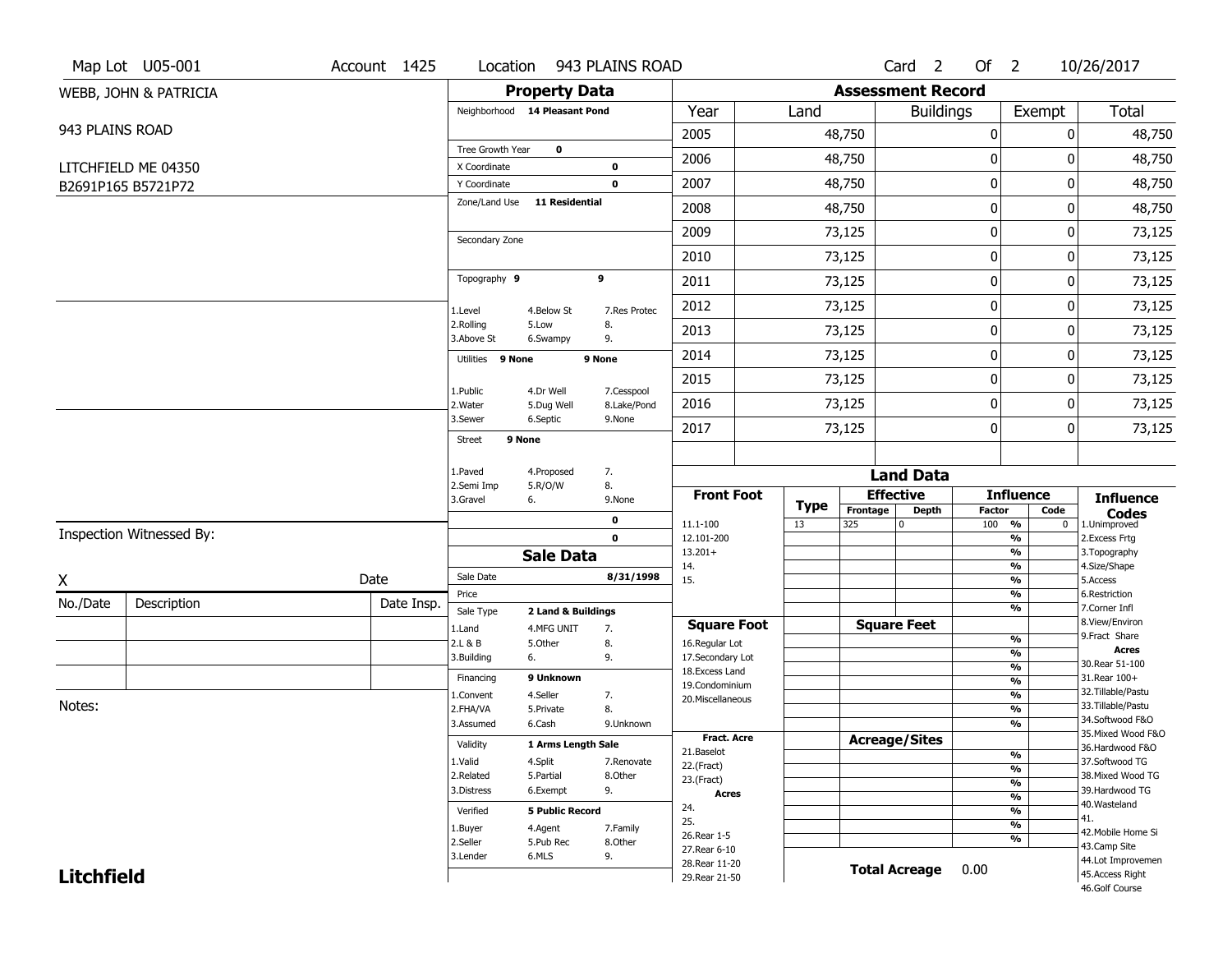|                       |                 |                                                   |                       |                  |            |                                       |               |                        |            |            | <b>Litchfield</b>                     |  |                   |  |        |            |
|-----------------------|-----------------|---------------------------------------------------|-----------------------|------------------|------------|---------------------------------------|---------------|------------------------|------------|------------|---------------------------------------|--|-------------------|--|--------|------------|
|                       | Map Lot U05-001 |                                                   |                       |                  |            | Account 1425                          |               | Location               |            |            | 943 PLAINS ROAD                       |  | Card <sub>2</sub> |  | Of $2$ | 10/26/2017 |
| <b>Building Style</b> |                 |                                                   | <b>SF Bsmt Living</b> |                  |            |                                       |               | Layout                 |            |            |                                       |  |                   |  |        |            |
| 0.Uncoded             | 4.Cape          | 8.Log                                             | Fin Bsmt Grade        |                  |            |                                       |               | 1. Typical             | 4.         |            | 7.                                    |  |                   |  |        |            |
| 1.Conv.               | 5.Garrison      | 9.0ther                                           |                       | OPEN-5-CUSTOMIZE |            |                                       |               | 2.Inadeg               | 5.         |            | 8.                                    |  |                   |  |        |            |
| 2.Ranch               | 6.Split         | 10.Tri-Lev                                        | Heat Type             | 100%             |            |                                       |               | 3.                     | 6.         |            | 9.                                    |  |                   |  |        |            |
| 3.R Ranch             | 7.Contemp       | 11.Earth O                                        | 0.Uncoded             |                  | 4.Steam    | 8.Fl/Wall                             |               | Attic                  |            |            |                                       |  |                   |  |        |            |
| <b>Dwelling Units</b> |                 |                                                   | 1.HWBB                |                  | 5.FWA      |                                       | 9.No Heat     | 1.1/4 Fin              | 4.Full Fin |            | 7.                                    |  |                   |  |        |            |
| Other Units           |                 |                                                   | 2.HWCI                |                  | 6.GravWA   |                                       | 10.Radiant    | 2.1/2 Fin              | 5.Fl/Stair |            | 8.                                    |  |                   |  |        |            |
| Stories               |                 |                                                   | 3.H Pump              |                  | 7.Electric |                                       | 11.Radiant    | 3.3/4 Fin              | 6.         |            | 9.None                                |  |                   |  |        |            |
| 1.1                   | 4.1.5           | 7.1.25                                            | Cool Type             | 0%               |            |                                       |               | Insulation             |            |            |                                       |  |                   |  |        |            |
| 2.2                   | 5.1.75          | 8.                                                | 1.Refrig              |                  | 4.W&C Air  | 7.RadHW                               |               | 1.Full                 | 4. Minimal |            | 7.                                    |  |                   |  |        |            |
| 3.3                   | 6.2.5           | 9.                                                | 2.Evapor              |                  | 5.Monitor- | 8.                                    |               | 2. Heavy               | 5.         |            | 8.                                    |  |                   |  |        |            |
| <b>Exterior Walls</b> |                 |                                                   | 3.H Pump              |                  | 6.Monitor- | 9.None                                |               | 3.Capped               | 6.         |            | 9.None                                |  |                   |  |        |            |
| 0.Uncoded             | 4.Asbestos      | 8.Concrete                                        | Kitchen Style         |                  |            |                                       |               | Unfinished %           |            |            |                                       |  |                   |  |        |            |
| 1.Wd Clapb            | 5.Stucco        | 9.0ther                                           | 1.Modern              |                  | 4.Obsolete | 7.                                    |               | Grade & Factor         |            |            |                                       |  |                   |  |        |            |
| 2.Vin/Al              | 6.Brick         | 10.Wd shin                                        | 2.Typical             | 5.               |            | 8.                                    |               | 1.E Grade              | 4.B Grade  |            | 7.                                    |  |                   |  |        |            |
| 3.Compos.             | 7.Stone         | 11.Tex 111                                        | 3.Old Type            | 6.               |            | 9.None                                |               | 2.D Grade              |            | 5.A Grade  | 8.                                    |  |                   |  |        |            |
| Roof Surface          |                 |                                                   | Bath(s) Style         |                  |            |                                       |               | 3.C Grade              | 6.         |            | 9.Same                                |  |                   |  |        |            |
| 1.Asphalt             | 4.Composit      | 7.                                                | 1.Modern              |                  | 4.Obsolete | 7.                                    |               | SQFT (Footprint)       |            |            |                                       |  |                   |  |        |            |
| 2.Slate               | 5.Wood          | 8.                                                | 2. Typical            | 5.               |            | 8.                                    |               | Condition              |            |            |                                       |  |                   |  |        |            |
| 3.Metal               | 6.Other         | 9.                                                | 3.Old Type            | 6.               |            | 9.None                                |               | 1.Poor                 | 4.Avg      |            | 7.V G                                 |  |                   |  |        |            |
| SF Masonry Trim       |                 |                                                   | # Rooms               |                  |            |                                       |               | 2.Fair                 | $5.Avg+$   |            | 8.Exc                                 |  |                   |  |        |            |
| OPEN-3-CUSTOM         |                 |                                                   | # Bedrooms            |                  |            |                                       |               | $3.$ Avg-              | 6.Good     |            | 9.Same                                |  |                   |  |        |            |
| OPEN-4-CUSTOM         |                 |                                                   | # Full Baths          |                  |            |                                       |               | Phys. % Good           |            |            |                                       |  |                   |  |        |            |
| Year Built            |                 |                                                   | # Half Baths          |                  |            |                                       |               | Funct. % Good          |            |            |                                       |  |                   |  |        |            |
| Year Remodeled        |                 |                                                   | # Addn Fixtures       |                  |            |                                       |               | <b>Functional Code</b> |            |            |                                       |  |                   |  |        |            |
| Foundation            |                 |                                                   | # Fireplaces          |                  |            |                                       |               | 1.Incomp               | 4.Delap    |            | 7.No Power                            |  |                   |  |        |            |
| 1.Concrete            | 4.Wood          | 7.                                                |                       |                  |            |                                       |               | 2.O-Built              | 5.Bsmt     |            | 8.LongTerm                            |  |                   |  |        |            |
| 2.C Block             | 5.Slab          | 8.                                                |                       |                  |            |                                       |               | 3.Damage               |            | 6.Common   | 9.None                                |  |                   |  |        |            |
| 3.Br/Stone            | 6.Piers         | 9.                                                |                       |                  |            |                                       |               | Econ. % Good           |            |            |                                       |  |                   |  |        |            |
| Basement              |                 |                                                   |                       |                  |            |                                       |               | Economic Code          |            |            |                                       |  |                   |  |        |            |
| $1.1/4$ Bmt           | 4.Full Bmt      | 7.                                                |                       |                  |            |                                       |               | 0.None                 |            | 3.No Power | 9.None                                |  |                   |  |        |            |
| 2.1/2 Bmt             | 5.None          | 8.                                                |                       |                  |            |                                       |               | 1.Location             |            | 4.Generate | 8.                                    |  |                   |  |        |            |
| 3.3/4 Bmt             | 6.              | 9.None                                            |                       |                  |            | Software                              |               | 2.Encroach             | 5.         |            | 9.                                    |  |                   |  |        |            |
| Bsmt Gar # Cars       |                 |                                                   |                       |                  |            |                                       |               | Entrance Code 0        |            |            |                                       |  |                   |  |        |            |
| Wet Basement          |                 |                                                   |                       |                  |            | A Division of Harris Computer Systems |               | 1.Interior             | 4.Vacant   |            | 7.                                    |  |                   |  |        |            |
| 1.Dry                 | 4.              | 7.                                                |                       |                  |            |                                       |               | 2.Refusal              |            | 5.Estimate | 8.                                    |  |                   |  |        |            |
| 2.Damp                | 5.              | 8.                                                |                       |                  |            |                                       |               | 3.Informed             | 6.         |            | 9.                                    |  |                   |  |        |            |
| 3.Wet                 | 6.              | 9.                                                |                       |                  |            |                                       |               | Information Code 0     |            |            |                                       |  |                   |  |        |            |
|                       |                 |                                                   |                       |                  |            |                                       |               | 1.0wner                | 4.Agent    |            | 7.                                    |  |                   |  |        |            |
|                       |                 |                                                   |                       |                  |            |                                       |               | 2.Relative             |            | 5.Estimate | 8.                                    |  |                   |  |        |            |
|                       |                 | Date Inspected                                    |                       |                  |            |                                       |               | 3. Tenant              | 6.Other    |            | 9.                                    |  |                   |  |        |            |
|                       |                 |                                                   |                       |                  |            |                                       |               |                        |            |            |                                       |  |                   |  |        |            |
|                       |                 | <b>Additions, Outbuildings &amp; Improvements</b> |                       |                  |            |                                       |               |                        |            |            | 1.One Story Fram<br>2. Two Story Fram |  |                   |  |        |            |
| Type                  |                 | Year                                              | Units                 | Grade $ $        | Cond       | Phys.                                 | Funct.        | Sound Value            |            |            | 3. Three Story Fr                     |  |                   |  |        |            |
|                       |                 |                                                   |                       |                  |            | $\%$                                  | $\%$          |                        |            |            | 4.1 & 1/2 Story                       |  |                   |  |        |            |
|                       |                 |                                                   |                       |                  |            | $\frac{0}{0}$                         | $\%$          |                        |            |            | 5.1 & 3/4 Story                       |  |                   |  |        |            |
|                       |                 |                                                   |                       |                  |            |                                       |               |                        |            |            | 6.2 & 1/2 Story                       |  |                   |  |        |            |
|                       |                 |                                                   |                       |                  |            | $\%$                                  | $\frac{0}{6}$ |                        |            |            | 21. Open Frame Por                    |  |                   |  |        |            |
|                       |                 |                                                   |                       |                  |            | $\frac{1}{2}$                         | $\frac{0}{0}$ |                        |            |            |                                       |  |                   |  |        |            |
|                       |                 |                                                   |                       |                  |            | $\%$                                  | $\frac{0}{0}$ |                        |            |            | 22.Encl Frame Por                     |  |                   |  |        |            |
|                       |                 |                                                   |                       |                  |            |                                       |               |                        |            |            | 23. Frame Garage                      |  |                   |  |        |            |
|                       |                 |                                                   |                       |                  |            | $\%$                                  | $\%$          |                        |            |            | 24.Frame Shed                         |  |                   |  |        |            |
|                       |                 |                                                   |                       |                  |            | $\frac{0}{0}$                         | $\frac{0}{0}$ |                        |            |            | 25. Frame Bay Wind                    |  |                   |  |        |            |
|                       |                 |                                                   |                       |                  |            | $\%$                                  | $\%$          |                        |            |            | 26.1SFr Overhang                      |  |                   |  |        |            |
|                       |                 |                                                   |                       |                  |            | $\%$                                  | $\frac{1}{2}$ |                        |            |            | 27.Unfin Basement                     |  |                   |  |        |            |
|                       |                 |                                                   |                       |                  |            |                                       |               |                        |            |            | 28. Unfinished Att                    |  |                   |  |        |            |
|                       |                 |                                                   |                       |                  |            | $\%$                                  | $\%$          |                        |            |            | 29. Finished Attic                    |  |                   |  |        |            |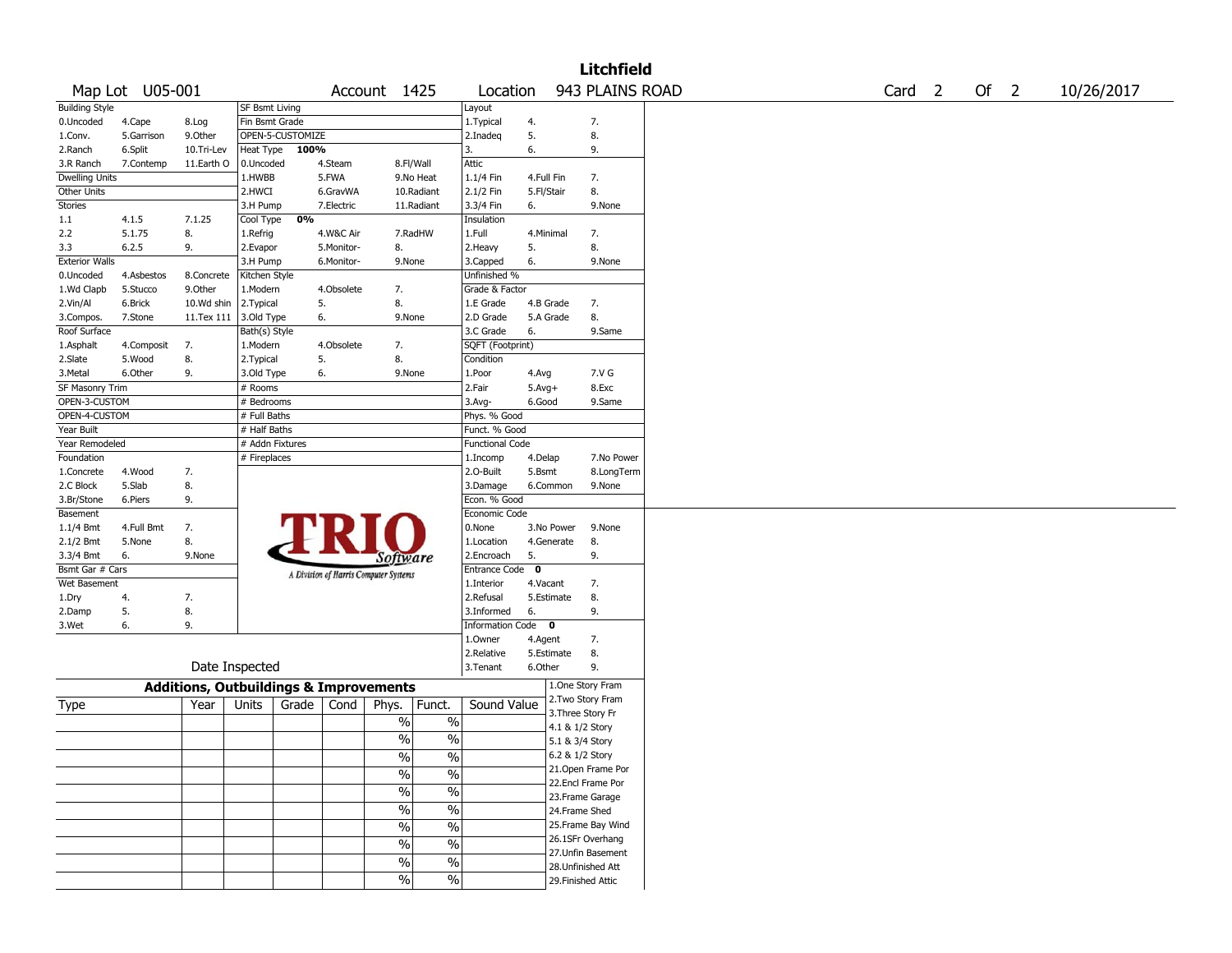|                                          | Map Lot U05-002                                    | Account 1122 | Location                      |                                  |                        | 33 WHISPERING PINES LANE         |                   |                          | Card <sub>1</sub>    | Of $1$               |                                                | 10/26/2017                            |
|------------------------------------------|----------------------------------------------------|--------------|-------------------------------|----------------------------------|------------------------|----------------------------------|-------------------|--------------------------|----------------------|----------------------|------------------------------------------------|---------------------------------------|
|                                          | CARTONIO, ANTHONY J.                               |              |                               | <b>Property Data</b>             |                        |                                  |                   | <b>Assessment Record</b> |                      |                      |                                                |                                       |
|                                          | CARTONIO, PAMELA J.                                |              | Neighborhood 14 Pleasant Pond |                                  |                        | Year                             | Land              |                          | <b>Buildings</b>     |                      | Exempt                                         | <b>Total</b>                          |
|                                          | 26 WHISPERING PINES LANE                           |              |                               |                                  |                        | 2004                             |                   | 69,620                   |                      | 47,270               | 9,750                                          | 107,140                               |
|                                          |                                                    |              | Tree Growth Year              | $\mathbf 0$                      |                        | 2005                             |                   | 50,650                   |                      | 55,934               | 13,000                                         | 93,584                                |
|                                          | LITCHFIELD ME 04350                                |              | X Coordinate                  |                                  | $\mathbf 0$            |                                  |                   |                          |                      |                      |                                                |                                       |
|                                          | B12364P197 B12364P199 B1287P400 B1321P160 B1951P49 |              | Y Coordinate<br>Zone/Land Use | 14                               | $\mathbf 0$            | 2006                             |                   | 50,650                   |                      | 55,775               | 13,000                                         | 93,425                                |
| <b>Previous Owner</b><br>MACPHEE, ERIC Y |                                                    |              |                               |                                  |                        | 2007                             |                   | 50,650                   |                      | 55,000               | 19,000                                         | 86,650                                |
|                                          | 33 WHISPERING PINES LANE                           |              | Secondary Zone                |                                  |                        | 2008                             |                   | 50,650                   |                      | 54,891               | 18,050                                         | 87,491                                |
|                                          |                                                    |              |                               |                                  |                        | 2009                             |                   | 48,850                   |                      | 54,502               | 15,200                                         | 88,152                                |
|                                          | LITCHFIELD ME 04350<br>Sale Date: 7/27/2016        |              | Topography 1 Level            |                                  |                        | 2010                             |                   | 48,850                   |                      | 52,620               | 16,000                                         | 85,470                                |
|                                          |                                                    |              | 1.Level                       | 4.Below St                       | 7.Res Protec           | 2011                             |                   | 48,850                   |                      | 30,487               | 16,000                                         | 63,337                                |
|                                          |                                                    |              | 2.Rolling<br>3.Above St       | 5.Low<br>6.Swampy                | 8.<br>9.               | 2012                             |                   | 48,850                   |                      | 30,487               | 16,000                                         | 63,337                                |
|                                          |                                                    |              | Utilities 5 Dug Well          |                                  | <b>6 Septic System</b> | 2013                             |                   | 48,850                   |                      | 30,487               | 16,000                                         | 63,337                                |
|                                          |                                                    |              | 1.Public                      | 4.Dr Well                        | 7.Cesspool             | 2014                             |                   | 48,850                   |                      | 30,487               | 16,000                                         | 63,337                                |
|                                          |                                                    |              | 2. Water                      | 5.Dug Well                       | 8.Lake/Pond            | 2015                             |                   | 48,850                   |                      | 30,487               | 16,000                                         | 63,337                                |
|                                          |                                                    |              | 3.Sewer<br><b>Street</b>      | 6.Septic<br>1 Paved              | 9.None                 | 2016                             |                   | 48,850                   |                      | 30,487               | 21,000                                         | 58,337                                |
|                                          |                                                    |              |                               |                                  |                        | 2017                             |                   | 48,850                   |                      | 30,487               | 0                                              | 79,337                                |
|                                          |                                                    |              | 1.Paved                       | 4.Proposed                       | 7.                     |                                  |                   |                          | <b>Land Data</b>     |                      |                                                |                                       |
|                                          |                                                    |              |                               |                                  |                        |                                  |                   |                          |                      |                      |                                                |                                       |
|                                          |                                                    |              | 2.Semi Imp<br>3.Gravel        | 5.R/O/W<br>6.                    | 8.<br>9.None           | <b>Front Foot</b>                |                   | <b>Effective</b>         |                      |                      | <b>Influence</b>                               | <b>Influence</b>                      |
|                                          |                                                    |              |                               |                                  | 0                      | 11.1-100                         | <b>Type</b><br>11 | Frontage<br>100          | <b>Depth</b><br>0    | <b>Factor</b><br>100 | Code<br>%<br>0                                 | <b>Codes</b><br>1.Unimproved          |
|                                          | Inspection Witnessed By:                           |              |                               |                                  | $\mathbf 0$            | 12.101-200                       | 12                | 100                      | 0                    | 100                  | $\frac{9}{6}$<br>$\mathbf 0$                   | 2. Excess Frtg                        |
|                                          |                                                    |              |                               | <b>Sale Data</b>                 |                        | $13.201+$<br>14.                 | 13                | 115                      | $\mathbf 0$          | 100                  | $\frac{9}{6}$<br>0<br>$\overline{\frac{9}{6}}$ | 3. Topography<br>4.Size/Shape         |
| X                                        |                                                    | Date         | Sale Date                     |                                  | 7/27/2016              | 15.                              |                   |                          |                      |                      | %                                              | 5.Access                              |
| No./Date                                 | Description                                        | Date Insp.   | Price                         |                                  | 180,000                |                                  |                   |                          |                      |                      | %<br>%                                         | 6.Restriction<br>7.Corner Infl        |
|                                          |                                                    |              | Sale Type<br>1.Land           | 2 Land & Buildings<br>4.MFG UNIT | 7.                     | <b>Square Foot</b>               |                   | <b>Square Feet</b>       |                      |                      |                                                | 8.View/Environ                        |
|                                          |                                                    |              | 2.L & B                       | 5.Other                          | 8.                     | 16.Regular Lot                   |                   |                          |                      |                      | $\frac{9}{6}$                                  | 9. Fract Share<br><b>Acres</b>        |
|                                          |                                                    |              | 3.Building                    | 6.                               | 9.                     | 17.Secondary Lot                 |                   |                          |                      |                      | $\frac{9}{6}$<br>$\frac{9}{6}$                 | 30. Rear 51-100                       |
|                                          |                                                    |              | Financing                     | 9 Unknown                        |                        | 18.Excess Land<br>19.Condominium |                   |                          |                      |                      | $\frac{9}{6}$                                  | 31.Rear 100+                          |
|                                          |                                                    |              | 1.Convent                     | 4.Seller                         | 7.                     | 20.Miscellaneous                 |                   |                          |                      |                      | $\frac{9}{6}$                                  | 32.Tillable/Pastu                     |
| Notes:                                   |                                                    |              | 2.FHA/VA                      | 5.Private                        | 8.                     |                                  |                   |                          |                      |                      | $\frac{9}{6}$                                  | 33. Tillable/Pastu<br>34.Softwood F&O |
|                                          |                                                    |              | 3.Assumed                     | 6.Cash                           | 9.Unknown              | <b>Fract. Acre</b>               |                   |                          |                      |                      | $\frac{9}{6}$                                  | 35. Mixed Wood F&O                    |
|                                          |                                                    |              | Validity                      | 1 Arms Length Sale               |                        | 21.Baselot                       |                   | <b>Acreage/Sites</b>     |                      |                      |                                                | 36.Hardwood F&O                       |
|                                          |                                                    |              | 1.Valid                       | 4.Split                          | 7.Renovate             | 22.(Fract)                       | 21<br>26          |                          | 1.00<br>4.50         | 100<br>100           | %<br>0<br>%<br>$\mathbf 0$                     | 37.Softwood TG                        |
|                                          |                                                    |              | 2.Related                     | 5.Partial                        | 8.Other                | 23.(Fract)                       | 44                |                          | 0.80                 | 100                  | %<br>0                                         | 38. Mixed Wood TG                     |
|                                          |                                                    |              | 3.Distress                    | 6.Exempt                         | 9.                     | <b>Acres</b>                     |                   |                          |                      |                      | $\frac{9}{6}$                                  | 39.Hardwood TG                        |
|                                          |                                                    |              | Verified                      | <b>5 Public Record</b>           |                        | 24.                              |                   |                          |                      |                      | $\frac{9}{6}$                                  | 40. Wasteland<br>41.                  |
|                                          |                                                    |              | 1.Buyer                       | 4.Agent                          | 7.Family               | 25.<br>26. Rear 1-5              |                   |                          |                      |                      | $\frac{9}{6}$                                  | 42. Mobile Home Si                    |
|                                          |                                                    |              | 2.Seller                      | 5.Pub Rec                        | 8.Other                | 27. Rear 6-10                    |                   |                          |                      |                      | %                                              | 43.Camp Site                          |
| <b>Litchfield</b>                        |                                                    |              | 3.Lender                      | 6.MLS                            | 9.                     | 28. Rear 11-20<br>29. Rear 21-50 |                   |                          | <b>Total Acreage</b> | 5.50                 |                                                | 44.Lot Improvemen<br>45. Access Right |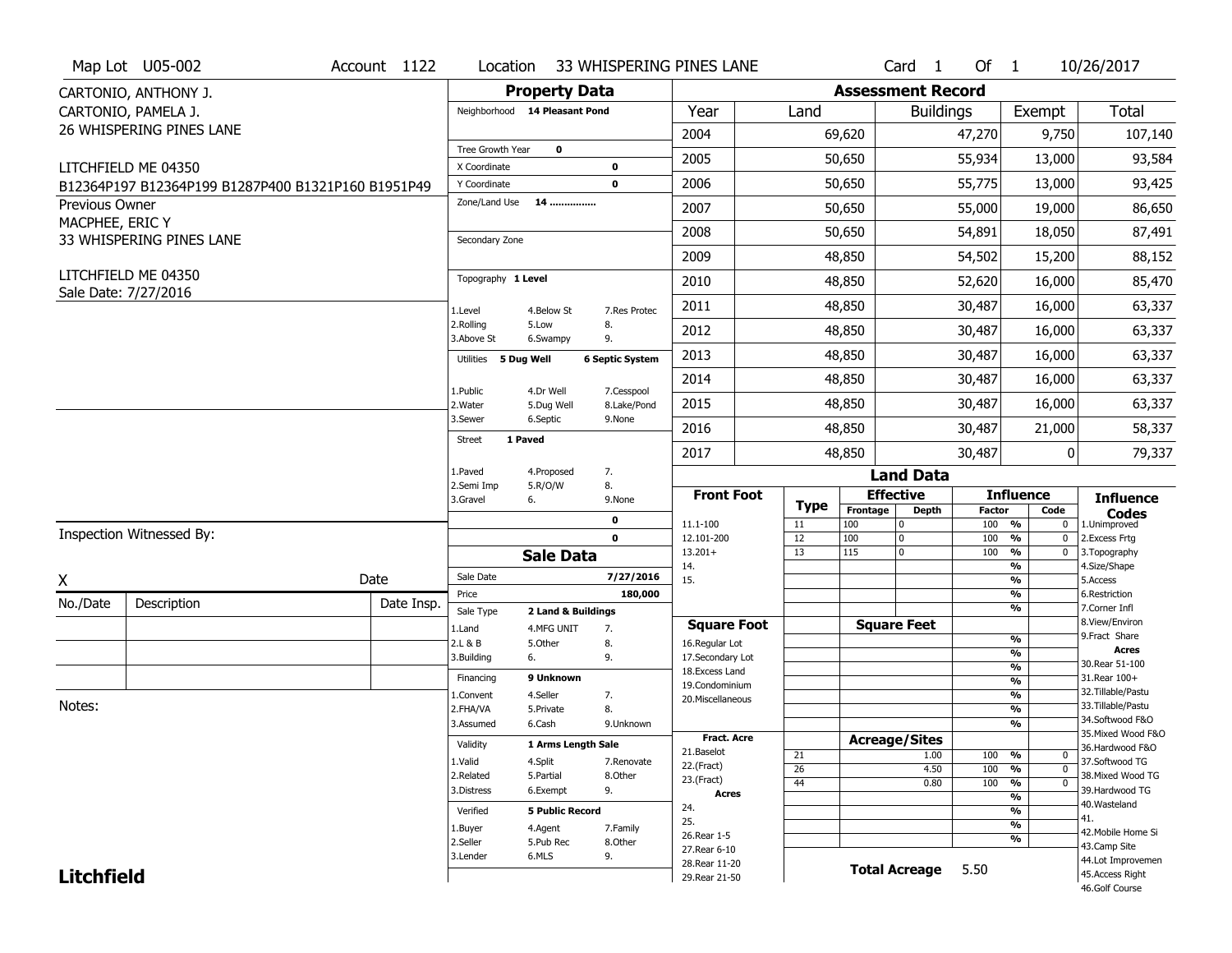|                        |                                |                                                   |                       |                    |                |                                       |                          |                                  |            |                        | <b>Litchfield</b>  |                          |   |           |       |                   |        |   |            |
|------------------------|--------------------------------|---------------------------------------------------|-----------------------|--------------------|----------------|---------------------------------------|--------------------------|----------------------------------|------------|------------------------|--------------------|--------------------------|---|-----------|-------|-------------------|--------|---|------------|
|                        | Map Lot U05-002                |                                                   |                       |                    |                | Account 1122                          |                          | Location                         |            |                        |                    | 33 WHISPERING PINES LANE |   |           |       | Card <sub>1</sub> | Of $1$ |   | 10/26/2017 |
| Building Style 2 Ranch |                                |                                                   | <b>SF Bsmt Living</b> |                    | 0              |                                       |                          | Layout 1 Typical                 |            |                        |                    |                          |   |           |       |                   |        |   |            |
| 0.Uncoded              | 4.Cape                         | 8.Log                                             | Fin Bsmt Grade        |                    | 0 <sub>0</sub> |                                       |                          | 1. Typical                       | 4.         |                        | 7.                 |                          |   |           |       | 25                |        |   |            |
| 1.Conv.                | 5.Garrison                     | 9.Other                                           |                       | OPEN-5-CUSTOMIZE 0 |                |                                       |                          | 2.Inadeg                         | 5.         |                        | 8.                 |                          |   |           |       |                   |        |   |            |
| 2.Ranch                | 6.Split                        | 10.Tri-Lev                                        | Heat Type             | 100%               |                | 1 Hot Water BB                        |                          | 3.                               | 6.         |                        | 9.                 |                          |   |           |       |                   |        |   |            |
| 3.R Ranch              | 7.Contemp                      | 11.Earth O                                        | 0.Uncoded             |                    | 4.Steam        |                                       | 8.Fl/Wall                | Attic                            | 9 None     |                        |                    |                          |   |           |       |                   |        |   |            |
| Dwelling Units 1       |                                |                                                   | 1.HWBB                |                    | 5.FWA          |                                       | 9.No Heat                | $1.1/4$ Fin                      | 4.Full Fin |                        | 7.                 |                          |   |           |       |                   |        |   |            |
| Other Units            | $\mathbf 0$                    |                                                   | 2.HWCI                |                    | 6.GravWA       |                                       | 10.Radiant               | 2.1/2 Fin                        | 5.Fl/Stair |                        | 8.                 |                          | 6 |           | Wo Dk |                   |        | Θ |            |
| Stories                | 1 One Story                    |                                                   | 3.H Pump              |                    | 7.Electric     |                                       | 11.Radiant               | 3.3/4 Fin                        | 6.         |                        | 9.None             |                          |   |           |       |                   |        |   |            |
| 1.1                    | 4.1.5                          | 7.1.25                                            | Cool Type             | 0%                 |                | 9 None                                |                          | Insulation 1 Full                |            |                        |                    |                          |   |           |       |                   |        |   |            |
| 2.2                    | 5.1.75                         | 8.                                                | 1.Refrig              |                    | 4.W&C Air      |                                       | 7.RadHW                  | 1.Full                           | 4.Minimal  |                        | 7.                 |                          |   |           |       |                   |        |   |            |
| 3.3                    | 6.2.5                          | 9.                                                | 2.Evapor              |                    | 5.Monitor-     | 8.                                    |                          | 2. Heavy                         | 5.         |                        | 8.                 |                          |   |           |       |                   |        |   |            |
|                        | Exterior Walls 10 Wood Shingle |                                                   | 3.H Pump              |                    | 6.Monitor-     |                                       | 9.None                   | 3.Capped                         | 6.         |                        | 9.None             |                          |   |           |       |                   |        |   |            |
| 0.Uncoded              | 4.Asbestos                     | 8.Concrete                                        | Kitchen Style         |                    | 1 Modern       |                                       |                          | Unfinished %                     | 0%         |                        |                    |                          |   |           |       |                   |        |   |            |
| 1.Wd Clapb             | 5.Stucco                       | 9.Other                                           | 1.Modern              |                    | 4.Obsolete     | 7.                                    |                          | Grade & Factor 2 Fair 100%       |            |                        |                    |                          |   |           |       |                   |        |   |            |
| 2.Vin/Al               | 6.Brick                        | 10.Wd shin                                        | 2.Typical             |                    | 5.             | 8.                                    |                          | 1.E Grade                        |            | 4.B Grade              | 7.                 |                          |   |           |       |                   |        |   |            |
| 3.Compos.              | 7.Stone                        | 11.Tex 111                                        | 3.Old Type            |                    | 6.             |                                       | 9.None                   | 2.D Grade                        |            | 5.A Grade              | 8.                 |                          |   |           |       |                   |        |   |            |
| Roof Surface           | 3 Sheet Metal                  |                                                   | Bath(s) Style         |                    |                | 1 Modern Bath(s)                      |                          | 3.C Grade                        | 6.         |                        | 9.Same             |                          |   |           |       |                   |        |   |            |
| 1.Asphalt              | 4.Composit                     | 7.                                                | 1.Modern              |                    | 4.Obsolete     | 7.                                    |                          | SQFT (Footprint) 864             |            |                        |                    | 24                       |   |           |       |                   |        |   |            |
| 2.Slate                | 5.Wood                         | 8.                                                | 2. Typical            |                    | 5.             | 8.                                    |                          | Condition                        |            | <b>3 Below Average</b> |                    |                          |   |           |       |                   |        |   |            |
| 3.Metal                | 6.Other                        | 9.                                                | 3.Old Type            |                    | 6.             |                                       | 9.None                   | 1.Poor                           | 4.Avg      |                        | 7.V G              |                          |   |           |       |                   |        |   |            |
| SF Masonry Trim 0      |                                |                                                   | # Rooms               |                    | 4              |                                       |                          | 2.Fair                           | $5.Avg+$   |                        | 8.Exc              |                          |   | 1 S FRAME |       |                   |        |   |            |
| OPEN-3-CUSTOM 0        |                                |                                                   | # Bedrooms            |                    | $\overline{2}$ |                                       |                          | 3.Avg-                           | 6.Good     |                        | 9.Same             |                          |   |           |       |                   |        |   |            |
| OPEN-4-CUSTOM 0        |                                |                                                   | # Full Baths          |                    | 1              |                                       |                          | Phys. % Good                     |            | 0%                     |                    |                          |   |           |       |                   |        |   |            |
| Year Built             | 1950                           |                                                   | # Half Baths          |                    | $\mathbf 0$    |                                       |                          | Funct. % Good                    |            | 100%                   |                    |                          |   |           |       |                   |        |   |            |
| Year Remodeled 0       |                                |                                                   | # Addn Fixtures       |                    | 1              |                                       |                          | <b>Functional Code</b>           |            | 9 None                 |                    |                          |   |           |       |                   |        |   |            |
| Foundation             | 1 Concrete                     |                                                   | # Fireplaces          |                    | 0              |                                       |                          | 1.Incomp                         | 4.Delap    |                        | 7.No Power         |                          |   |           |       |                   |        |   |            |
| 1.Concrete             | 4.Wood                         | 7.                                                |                       |                    |                |                                       |                          | 2.O-Built                        | 5.Bsmt     |                        | 8.LongTerm         |                          |   |           |       |                   |        |   |            |
| 2.C Block              | 5.Slab                         | 8.                                                |                       |                    |                |                                       |                          | 3.Damage                         |            | 6.Common               | 9.None             |                          |   |           |       |                   |        |   |            |
| 3.Br/Stone             | 6.Piers                        | 9.                                                |                       |                    |                |                                       |                          | Econ. % Good 100%                |            |                        |                    |                          |   |           | 36    |                   |        |   |            |
| Basement               | <b>4 Full Basement</b>         |                                                   |                       |                    |                |                                       |                          | Economic Code None               |            |                        |                    |                          |   |           |       |                   |        |   |            |
| 1.1/4 Bmt              | 4.Full Bmt                     | 7.                                                |                       |                    |                |                                       |                          | 0.None                           |            | 3.No Power             | 9.None             |                          |   |           |       |                   |        |   |            |
| 2.1/2 Bmt              | 5.None                         | 8.                                                |                       |                    |                |                                       |                          | 1.Location                       |            | 4.Generate             | 8.                 |                          |   |           |       |                   |        |   |            |
| 3.3/4 Bmt              | 6.                             | 9.None                                            |                       |                    |                | Software                              |                          | 2.Encroach                       | 5.         |                        | 9.                 |                          |   |           |       |                   |        |   |            |
| Bsmt Gar # Cars 0      |                                |                                                   |                       |                    |                | A Division of Harris Computer Systems |                          | Entrance Code 1 Interior Inspect |            |                        |                    |                          |   |           |       |                   |        |   |            |
|                        | Wet Basement 1 Dry Basement    |                                                   |                       |                    |                |                                       |                          | 1.Interior                       | 4.Vacant   |                        | 7.                 |                          |   |           |       |                   |        |   |            |
| 1.Dry                  | 4.                             | 7.                                                |                       |                    |                |                                       |                          | 2.Refusal                        |            | 5.Estimate             | 8.                 |                          |   |           |       |                   |        |   |            |
| 2.Damp                 | 5.                             | 8.                                                |                       |                    |                |                                       |                          | 3.Informed                       | 6.         |                        | 9.                 |                          |   |           |       |                   |        |   |            |
| 3.Wet                  | 6.                             | 9.                                                |                       |                    |                |                                       |                          | Information Code 1 Owner         |            |                        |                    |                          |   |           |       |                   |        |   |            |
|                        |                                |                                                   |                       |                    |                |                                       |                          | 1.Owner                          | 4.Agent    |                        | 7.                 |                          |   |           |       |                   |        |   |            |
|                        |                                |                                                   |                       |                    |                |                                       |                          | 2.Relative                       |            | 5.Estimate             | 8.                 |                          |   |           |       |                   |        |   |            |
|                        |                                |                                                   | Date Inspected        |                    | 8/10/2011      |                                       |                          | 3.Tenant                         | 6.Other    |                        | 9.                 |                          |   |           |       |                   |        |   |            |
|                        |                                | <b>Additions, Outbuildings &amp; Improvements</b> |                       |                    |                |                                       |                          |                                  |            |                        | 1.One Story Fram   |                          |   |           |       |                   |        |   |            |
| Type                   |                                | Year                                              | Units                 | Grade              | Cond           | Phys.                                 | Funct.                   | Sound Value                      |            |                        | 2. Two Story Fram  |                          |   |           |       |                   |        |   |            |
| 68 Wood Deck/s         |                                | 10                                                | 180                   | 3 100              | 3              | 0                                     | $%100$ %                 |                                  |            |                        | 3. Three Story Fr  |                          |   |           |       |                   |        |   |            |
| 23 Frame Garage        |                                | ١o                                                | 480                   | 3 100              | 2ا             | 0                                     | % 100 %                  |                                  |            | 4.1 & 1/2 Story        |                    |                          |   |           |       |                   |        |   |            |
|                        |                                |                                                   |                       |                    |                |                                       |                          |                                  |            | 5.1 & 3/4 Story        |                    |                          |   |           |       |                   |        |   |            |
| 409 Concrete Pad       |                                | 0                                                 | 480                   | 3100               |                | 0                                     | $\frac{9}{6}$ 100 %      |                                  |            | 6.2 & 1/2 Story        | 21.Open Frame Por  |                          |   |           |       |                   |        |   |            |
|                        |                                |                                                   |                       |                    |                | $\sqrt{6}$                            | $\%$                     |                                  |            |                        | 22.Encl Frame Por  |                          |   |           |       |                   |        |   |            |
|                        |                                |                                                   |                       |                    |                | $\%$                                  | $\overline{\frac{0}{0}}$ |                                  |            |                        | 23. Frame Garage   |                          |   |           |       |                   |        |   |            |
|                        |                                |                                                   |                       |                    |                | $\%$                                  | $\%$                     |                                  |            |                        | 24.Frame Shed      |                          |   |           |       |                   |        |   |            |
|                        |                                |                                                   |                       |                    |                |                                       |                          |                                  |            |                        | 25. Frame Bay Wind |                          |   |           |       |                   |        |   |            |
|                        |                                |                                                   |                       |                    |                | %                                     | $\%$                     |                                  |            |                        | 26.1SFr Overhang   |                          |   |           |       |                   |        |   |            |
|                        |                                |                                                   |                       |                    |                | %                                     | $\%$                     |                                  |            |                        | 27.Unfin Basement  |                          |   |           |       |                   |        |   |            |
|                        |                                |                                                   |                       |                    |                | %                                     | $\%$                     |                                  |            |                        | 28. Unfinished Att |                          |   |           |       |                   |        |   |            |
|                        |                                |                                                   |                       |                    |                | $\frac{0}{0}$                         | $\%$                     |                                  |            |                        | 29. Finished Attic |                          |   |           |       |                   |        |   |            |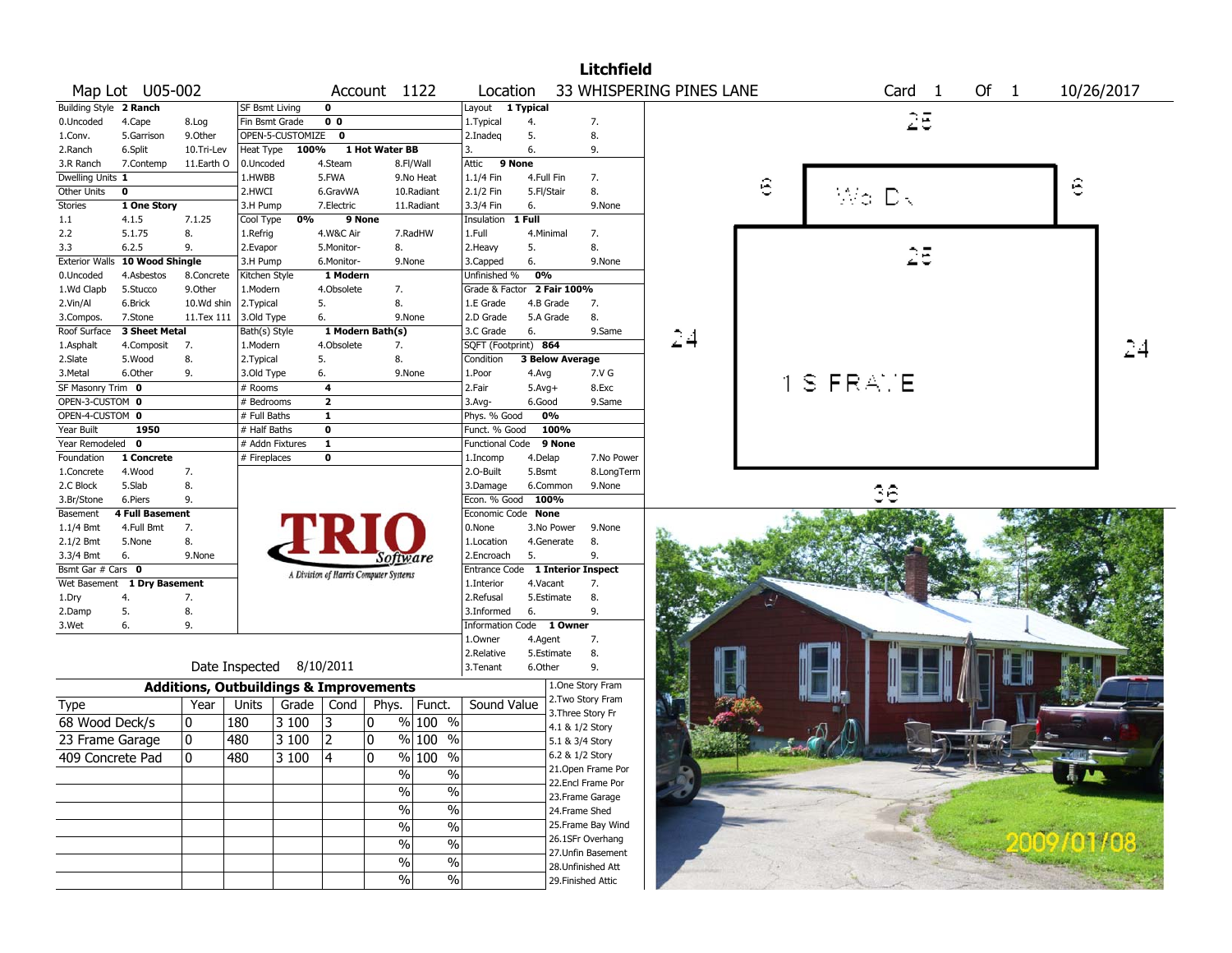|                    | Map Lot U05-003                                   | Account 723 | Location                     |                                  |                           | 26 WHISPERING PINES LANE          |          |            | Card <sub>1</sub>        | Of $1$        |                                                        | 10/26/2017                            |
|--------------------|---------------------------------------------------|-------------|------------------------------|----------------------------------|---------------------------|-----------------------------------|----------|------------|--------------------------|---------------|--------------------------------------------------------|---------------------------------------|
|                    | CARTONIO, ANTHONY J.                              |             |                              | <b>Property Data</b>             |                           |                                   |          |            | <b>Assessment Record</b> |               |                                                        |                                       |
|                    | CARTONIO, PAMELA J.                               |             |                              | Neighborhood 14 Pleasant Pond    |                           | Year                              | Land     |            | <b>Buildings</b>         |               | Exempt                                                 | <b>Total</b>                          |
|                    | 26 WHISPERING PINES LANE                          |             |                              |                                  |                           | 2004                              |          | 55,080     |                          | 89,035        | 13,312                                                 | 130,803                               |
|                    |                                                   |             | Tree Growth Year             | $\mathbf 0$                      |                           | 2005                              |          | 108,780    |                          | 115,468       | 18,000                                                 | 206,248                               |
|                    | LITCHFIELD ME 04350<br>B11838P230 B5551P112       |             | X Coordinate<br>Y Coordinate |                                  | 0<br>0                    | 2006                              |          | 153,851    |                          | 117,327       | 18,000                                                 | 253,178                               |
| Previous Owner     |                                                   |             | Zone/Land Use                | 11 Residential                   |                           | 2007                              |          | 153,851    |                          | 116,854       | 19,000                                                 | 251,705                               |
|                    | CROMWELL, HOWARD F                                |             |                              |                                  |                           |                                   |          |            |                          |               |                                                        |                                       |
|                    | 26 WHISPERING PINES LANE                          |             | Secondary Zone               |                                  |                           | 2008                              |          | 153,851    |                          | 116,053       | 18,050                                                 | 251,854                               |
|                    | LITCHFIELD ME 04350                               |             |                              |                                  |                           | 2009                              |          | 206,725    |                          | 105,663       | 15,200                                                 | 297,188                               |
|                    | Sale Date: 10/30/2014                             |             | Topography 2 Rolling         |                                  |                           | 2010                              |          | 206,725    |                          | 106,632       | 16,000                                                 | 297,357                               |
|                    |                                                   |             | 1.Level                      | 4.Below St                       | 7.Res Protec              | 2011                              |          | 206,725    |                          | 146,907       | 16,000                                                 | 337,632                               |
|                    |                                                   |             | 2.Rolling<br>3.Above St      | 5.Low<br>6.Swampy                | 8.<br>9.                  | 2012                              |          | 206,725    |                          | 146,907       | 16,000                                                 | 337,632                               |
|                    |                                                   |             | Utilities                    | 4 Drilled Well                   | <b>6 Septic System</b>    | 2013                              |          | 206,725    |                          | 145,363       | 16,000                                                 | 336,088                               |
|                    |                                                   |             |                              |                                  |                           | 2014                              |          | 206,725    |                          | 145,158       | 16,000                                                 | 335,883                               |
|                    |                                                   |             | 1.Public<br>2. Water         | 4.Dr Well<br>5.Dug Well          | 7.Cesspool<br>8.Lake/Pond | 2015                              |          | 206,725    |                          | 113,921       | 0                                                      | 320,646                               |
|                    |                                                   |             | 3.Sewer                      | 6.Septic                         | 9.None                    | 2016                              |          | 206,725    |                          | 115,483       | 0                                                      | 322,208                               |
|                    |                                                   |             | <b>Street</b>                | 3 Gravel                         |                           | 2017                              |          | 206,725    |                          | 113,984       | $\overline{0}$                                         | 320,709                               |
|                    |                                                   |             | 1.Paved                      | 4.Proposed                       | 7.                        |                                   |          |            | <b>Land Data</b>         |               |                                                        |                                       |
|                    |                                                   |             | 2.Semi Imp<br>3.Gravel       | 5.R/O/W<br>6.                    | 8.<br>9.None              | <b>Front Foot</b>                 |          |            | <b>Effective</b>         |               | <b>Influence</b>                                       | <b>Influence</b>                      |
|                    |                                                   |             |                              |                                  | 0                         |                                   | Type     | Frontage   | <b>Depth</b>             | <b>Factor</b> | Code                                                   | <b>Codes</b>                          |
|                    | Inspection Witnessed By:                          |             |                              |                                  | 0                         | 11.1-100<br>12.101-200            | 11<br>12 | 100<br>100 | $\Omega$<br>$\mathbf 0$  | 100<br>100    | $\frac{9}{6}$<br>$\bf{0}$<br>$\frac{9}{6}$<br>$\bf{0}$ | 1.Unimproved<br>2.Excess Frtg         |
|                    |                                                   |             |                              | <b>Sale Data</b>                 |                           | $13.201+$                         | 13       | 350        | $\mathbf 0$              | 100           | $\frac{9}{6}$<br>$\bf{0}$                              | 3. Topography                         |
| X                  |                                                   | Date        | Sale Date                    |                                  | 10/30/2014                | 14.<br>15.                        |          |            |                          |               | %<br>$\overline{\frac{9}{6}}$                          | 4.Size/Shape<br>5.Access              |
| No./Date           | Description                                       | Date Insp.  | Price                        |                                  | 240,000                   |                                   |          |            |                          |               | %                                                      | 6.Restriction<br>7.Corner Infl        |
|                    |                                                   |             | Sale Type                    | 2 Land & Buildings<br>4.MFG UNIT | 7.                        | <b>Square Foot</b>                |          |            | <b>Square Feet</b>       |               | $\frac{9}{6}$                                          | 8.View/Environ                        |
|                    |                                                   |             | 1.Land<br>2.L & B            | 5.Other                          | 8.                        | 16.Regular Lot                    |          |            |                          |               | %                                                      | 9.Fract Share                         |
|                    |                                                   |             | 3.Building                   | 6.                               | 9.                        | 17.Secondary Lot                  |          |            |                          |               | %                                                      | <b>Acres</b><br>30. Rear 51-100       |
|                    |                                                   |             | Financing                    | 9 Unknown                        |                           | 18. Excess Land<br>19.Condominium |          |            |                          |               | %<br>%                                                 | 31. Rear 100+                         |
|                    |                                                   |             | 1.Convent                    | 4.Seller                         | 7.                        | 20.Miscellaneous                  |          |            |                          |               | %                                                      | 32. Tillable/Pastu                    |
| Notes:             |                                                   |             | 2.FHA/VA                     | 5.Private                        | 8.                        |                                   |          |            |                          |               | %                                                      | 33.Tillable/Pastu                     |
| '16 w/ Mr. new op. |                                                   |             | 3.Assumed                    | 6.Cash                           | 9.Unknown                 |                                   |          |            |                          |               | %                                                      | 34.Softwood F&O                       |
|                    | '15 per site visit adjust condition & incomplete. |             | Validity                     | 1 Arms Length Sale               |                           | Fract. Acre                       |          |            | <b>Acreage/Sites</b>     |               |                                                        | 35. Mixed Wood F&O<br>36.Hardwood F&O |
|                    |                                                   |             | 1.Valid                      | 4.Split                          | 7.Renovate                | 21.Baselot<br>22.(Fract)          | 21       |            | 1.00                     | 100           | %<br>$\bf{0}$                                          | 37.Softwood TG                        |
|                    |                                                   |             | 2.Related                    | 5.Partial                        | 8.Other                   | 23.(Fract)                        | 26<br>44 |            | 1.10<br>1.00             | 100<br>100    | $\frac{9}{6}$<br>$\mathbf 0$<br>$\mathbf 0$            | 38. Mixed Wood TG                     |
|                    |                                                   |             | 3.Distress                   | 6.Exempt                         | 9.                        | <b>Acres</b>                      | 26       |            | 2.18                     | 50            | %<br>%<br>$\mathbf 0$                                  | 39.Hardwood TG                        |
|                    |                                                   |             | Verified                     | <b>5 Public Record</b>           |                           | 24.                               |          |            |                          |               | %                                                      | 40. Wasteland                         |
|                    |                                                   |             | 1.Buyer                      | 4.Agent                          | 7.Family                  | 25.                               |          |            |                          |               | %                                                      | 41.<br>42. Mobile Home Si             |
|                    |                                                   |             | 2.Seller                     | 5.Pub Rec                        | 8.0ther                   | 26. Rear 1-5                      |          |            |                          |               | $\overline{\frac{9}{6}}$                               | 43.Camp Site                          |
|                    |                                                   |             |                              |                                  |                           |                                   |          |            |                          |               |                                                        |                                       |
|                    |                                                   |             | 3.Lender                     | 6.MLS                            | 9.                        | 27. Rear 6-10                     |          |            |                          |               |                                                        |                                       |
| <b>Litchfield</b>  |                                                   |             |                              |                                  |                           | 28. Rear 11-20<br>29. Rear 21-50  |          |            | <b>Total Acreage</b>     | 4.28          |                                                        | 44.Lot Improvemen<br>45. Access Right |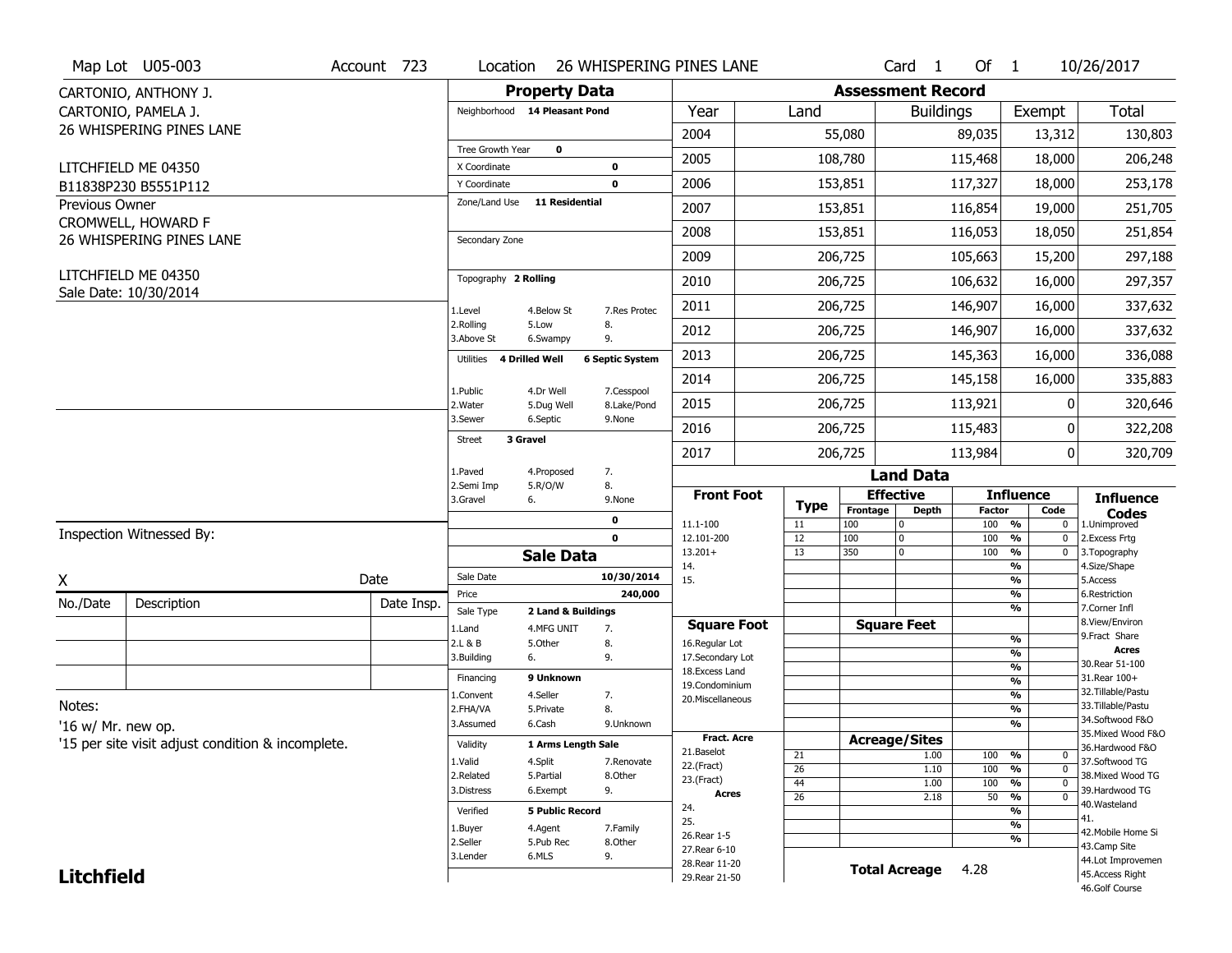|                        |                             |              |                                                   |                         |                                       |                        |              | <b>Litchfield</b>                |                          |                                                       |                |          |            |
|------------------------|-----------------------------|--------------|---------------------------------------------------|-------------------------|---------------------------------------|------------------------|--------------|----------------------------------|--------------------------|-------------------------------------------------------|----------------|----------|------------|
|                        | Map Lot U05-003             |              |                                                   |                         | Account 723                           | Location               |              |                                  | 26 WHISPERING PINES LANE | Card                                                  | $\overline{1}$ | Of 1     | 10/26/2017 |
| Building Style 2 Ranch |                             |              | SF Bsmt Living                                    | 1232                    |                                       | Layout                 | 1 Typical    |                                  |                          | 28'                                                   |                | 12'      |            |
| 0.Uncoded              | 4.Cape                      | 8.Log        | Fin Bsmt Grade                                    | 2 100                   |                                       | 1. Typical             | 4.           | 7.                               |                          |                                                       |                |          |            |
| 1.Conv.                | 5.Garrison                  | 9.Other      | OPEN-5-CUSTOMIZE 0                                |                         |                                       | 2.Inadeg               | 5.           | 8.                               |                          |                                                       |                |          |            |
| 2.Ranch                | 6.Split                     | 10.Tri-Lev   | 100%<br>Heat Type                                 |                         | 1 Hot Water BB                        | 3.                     | 6.           | 9.                               |                          |                                                       |                | Wd Dk    | 10'        |
| 3.R Ranch              | 7.Contemp                   | 11.Earth O   | 0.Uncoded                                         | 4.Steam                 | 8.Fl/Wall                             | Attic                  | 9 None       |                                  |                          |                                                       |                | 12'      |            |
| Dwelling Units 1       |                             |              | 1.HWBB                                            | 5.FWA                   | 9.No Heat                             | $1.1/4$ Fin            | 4.Full Fin   | 7.                               |                          |                                                       |                |          |            |
| Other Units            | $\pmb{0}$                   |              | 2.HWCI                                            | 6.GravWA                | 10.Radiant                            | 2.1/2 Fin              | 5.Fl/Stair   | 8.                               |                          |                                                       |                |          |            |
| Stories                | 1 One Story                 |              | 3.H Pump                                          | 7.Electric              | 11.Radiant                            | 3.3/4 Fin              | 6.           | 9.None                           |                          |                                                       |                |          |            |
| 1.1                    | 4.1.5                       | 7.1.25       | 0%<br>Cool Type                                   |                         | 9 None                                | Insulation             | 1 Full       |                                  |                          |                                                       |                |          |            |
| 2.2                    | 5.1.75                      | 8.           | 1.Refrig                                          | 4.W&C Air               | 7.RadHW                               | 1.Full                 | 4.Minimal    | 7.                               |                          | 1 S FRAME                                             |                | 1 S FRAM |            |
| 3.3                    | 6.2.5                       | 9.           | 2.Evapor                                          | 5.Monitor-              | 8.                                    | 2.Heavy                | 5.           | 8.                               |                          |                                                       |                |          |            |
| <b>Exterior Walls</b>  | 2 Vinyl/Aluminum            |              | 3.H Pump                                          | 6.Monitor-              | 9.None                                | 3.Capped               | 6.           | 9.None                           |                          |                                                       |                |          |            |
| 0.Uncoded              | 4.Asbestos                  | 8.Concrete   | Kitchen Style                                     | 2 Typical               |                                       | Unfinished %           | 0%           |                                  |                          |                                                       | 56'            |          | 33'        |
| 1.Wd Clapb             | 5.Stucco                    | 9.Other      | 1.Modern                                          | 4.Obsolete              | 7.                                    | Grade & Factor         |              | 3 Average 100%                   |                          |                                                       |                |          |            |
| 2.Vin/Al               | 6.Brick                     | 10.Wd shin   | 2. Typical                                        | 5.                      | 8.                                    | 1.E Grade              | 4.B Grade    | 7.                               |                          |                                                       |                |          |            |
| 3.Compos.              | 7.Stone                     | 11.Tex 111   | 3.Old Type                                        | 6.                      | 9.None                                | 2.D Grade              | 5.A Grade    | 8.                               | $8^{8}$                  |                                                       |                |          |            |
| Roof Surface           | 1 Asphalt Shingles          |              | Bath(s) Style                                     |                         | 2 Typical Bath(s)                     | 3.C Grade              | 6.           | 9.Same                           |                          |                                                       |                |          |            |
| 1.Asphalt              | 4.Composit                  | 7.           | 1.Modern                                          | 4.Obsolete              | 7.                                    | SQFT (Footprint) 1232  |              |                                  |                          |                                                       |                |          |            |
| 2.Slate                | 5.Wood                      | 8.           | 2. Typical                                        | 5.                      | 8.                                    | Condition              |              | <b>3 Below Average</b>           |                          |                                                       |                |          |            |
| 3.Metal                | 6.Other                     | 9.           | 3.Old Type                                        | 6.                      | 9.None                                | 1.Poor                 | 4.Avg        | 7.V G                            |                          |                                                       |                |          |            |
| SF Masonry Trim 0      |                             |              | # Rooms                                           | 6                       |                                       | 2.Fair                 | $5.Avg+$     | 8.Exc                            |                          |                                                       |                |          |            |
| OPEN-3-CUSTOM 0        |                             |              | # Bedrooms                                        | $\overline{\mathbf{3}}$ |                                       | 3.Avg-                 | 6.Good       | 9.Same                           |                          |                                                       |                | Wd Dk    |            |
| OPEN-4-CUSTOM 0        |                             |              | # Full Baths                                      | $\overline{2}$          |                                       | Phys. % Good           | 0%           |                                  |                          | 28'                                                   |                |          |            |
| Year Built             | 1975                        |              | # Half Baths                                      | $\overline{\mathbf{0}}$ |                                       | Funct. % Good          | 90%          |                                  |                          |                                                       |                | 25'      |            |
| Year Remodeled 0       |                             |              | # Addn Fixtures                                   | $\overline{\mathbf{1}}$ |                                       | <b>Functional Code</b> |              | 1 Incomplete                     |                          |                                                       |                |          |            |
| Foundation             | 1 Concrete                  |              | # Fireplaces                                      | $\overline{2}$          |                                       | 1.Incomp               | 4.Delap      | 7.No Power                       |                          | Open Porch<br>12'                                     |                |          |            |
| 1.Concrete             | 4.Wood                      | 7.           |                                                   |                         |                                       | 2.O-Built              | 5.Bsmt       | 8.LongTerm                       |                          | S FRAME                                               | $12^{\circ}$   | 12'      |            |
| 2.C Block              | 5.Slab                      | 8.           |                                                   |                         |                                       | 3.Damage               | 6.Common     | 9.None                           |                          | 18'<br>10'                                            |                |          |            |
| 3.Br/Stone             | 6.Piers                     | 9.           |                                                   |                         |                                       | Econ. % Good           | 100%         |                                  |                          |                                                       |                |          |            |
| Basement               | <b>4 Full Basement</b>      |              |                                                   |                         |                                       | Economic Code          | <b>None</b>  |                                  |                          |                                                       |                |          |            |
| $1.1/4$ Bmt            | 4.Full Bmt                  | 7.           |                                                   |                         |                                       | 0.None                 | 3.No Power   | 9.None                           |                          |                                                       |                |          |            |
| 2.1/2 Bmt              | 5.None                      | 8.           |                                                   |                         |                                       | 1.Location             | 4.Generate   | 8.                               |                          |                                                       |                |          |            |
| 3.3/4 Bmt              | 6.                          | 9.None       |                                                   |                         | Software                              | 2.Encroach             | 5.           | 9.                               |                          |                                                       |                |          |            |
| Bsmt Gar # Cars 0      |                             |              |                                                   |                         | A Division of Harris Computer Systems |                        |              | Entrance Code 1 Interior Inspect |                          |                                                       |                |          |            |
|                        | Wet Basement 1 Dry Basement |              |                                                   |                         |                                       | 1.Interior             | 4.Vacant     | 7.                               |                          |                                                       |                |          |            |
| 1.Dry                  | 4.                          | 7.           |                                                   |                         |                                       | 2.Refusal              | 5.Estimate   | 8.                               |                          |                                                       |                |          |            |
| 2.Damp                 | 5.                          | 8.           |                                                   |                         |                                       | 3.Informed             | 6.           | 9.                               |                          |                                                       |                |          |            |
| 3.Wet                  | 6.                          | 9.           |                                                   |                         |                                       | Information            | Code 1 Owner |                                  |                          |                                                       |                |          |            |
|                        |                             |              |                                                   |                         |                                       | 1.0wner                | 4.Agent      | 7.                               |                          |                                                       |                |          |            |
|                        |                             |              |                                                   |                         |                                       | 2.Relative             | 5.Estimate   | 8.                               |                          |                                                       |                |          |            |
|                        |                             |              | Date Inspected 7/07/2011                          |                         |                                       | 3. Tenant              | 6.Other      | 9.<br>1.One Story Fram           |                          |                                                       |                |          |            |
|                        |                             |              | <b>Additions, Outbuildings &amp; Improvements</b> |                         |                                       | Sound Value            |              | 2. Two Story Fram                |                          |                                                       |                |          |            |
| <b>Type</b>            |                             | Year         | Units<br>Grade                                    | Cond                    | Phys.<br>Funct.                       |                        |              | 3. Three Story Fr                |                          |                                                       |                |          |            |
| 21 Open Frame          |                             | $\mathbf{0}$ | 156<br>3100                                       | 13                      | 10<br>$%100$ %                        |                        |              | 4.1 & 1/2 Story                  |                          |                                                       |                |          |            |
| 68 Wood Deck/s         |                             | 1980         | 468<br>4 100                                      | 16                      | 10<br>$%100$ %                        |                        |              | 5.1 & 3/4 Story                  |                          | M LELLEL TEMPE                                        |                |          |            |
| 23 Frame Garage        |                             | 1975 320     | 3100                                              | 4                       | $\frac{9}{6}$ 100 %<br>0              |                        |              | 6.2 & 1/2 Story                  |                          | <b>MARITIME TELEVISION CONTRACT AND INTERNATIONAL</b> |                |          |            |
|                        |                             |              |                                                   |                         | $%100$ %                              |                        |              | 21. Open Frame Por               |                          |                                                       |                |          |            |
| 24 Frame Shed          |                             | 1998         | 240<br>3100                                       | 4                       | 10                                    |                        |              | 22.Encl Frame Por                |                          |                                                       |                |          |            |
| 1 One Story Frame      |                             | 10           | 192<br> 3 100                                     | 3                       | 10<br>% 100 %                         |                        |              | 23. Frame Garage                 |                          |                                                       |                |          |            |
| 1 One Story Frame      |                             | 2000         | 204<br>$ 3100\rangle$                             | 3                       | % 100 %<br>10                         |                        |              | 24.Frame Shed                    |                          |                                                       |                |          |            |
| 409 Concrete Pad       |                             | 1975         | 392<br> 3 100                                     | 4                       | $%100$ %<br>0                         |                        |              | 25. Frame Bay Wind               |                          |                                                       |                |          |            |
|                        |                             |              |                                                   |                         |                                       |                        |              | 26.1SFr Overhang                 |                          |                                                       |                |          | 2009/01/08 |
| 21 Open Frame          |                             | 2015         | 64<br> 3 100                                      | 4                       | % 100 %<br>10                         |                        |              | 27.Unfin Basement                |                          |                                                       |                |          |            |
|                        |                             |              |                                                   |                         | %<br>$\%$                             |                        |              | 28. Unfinished Att               |                          |                                                       |                |          |            |
|                        |                             |              |                                                   |                         | $\sqrt{6}$<br>$\sqrt{6}$              |                        |              | 29. Finished Attic               |                          |                                                       |                |          |            |
|                        |                             |              |                                                   |                         |                                       |                        |              |                                  |                          |                                                       |                |          |            |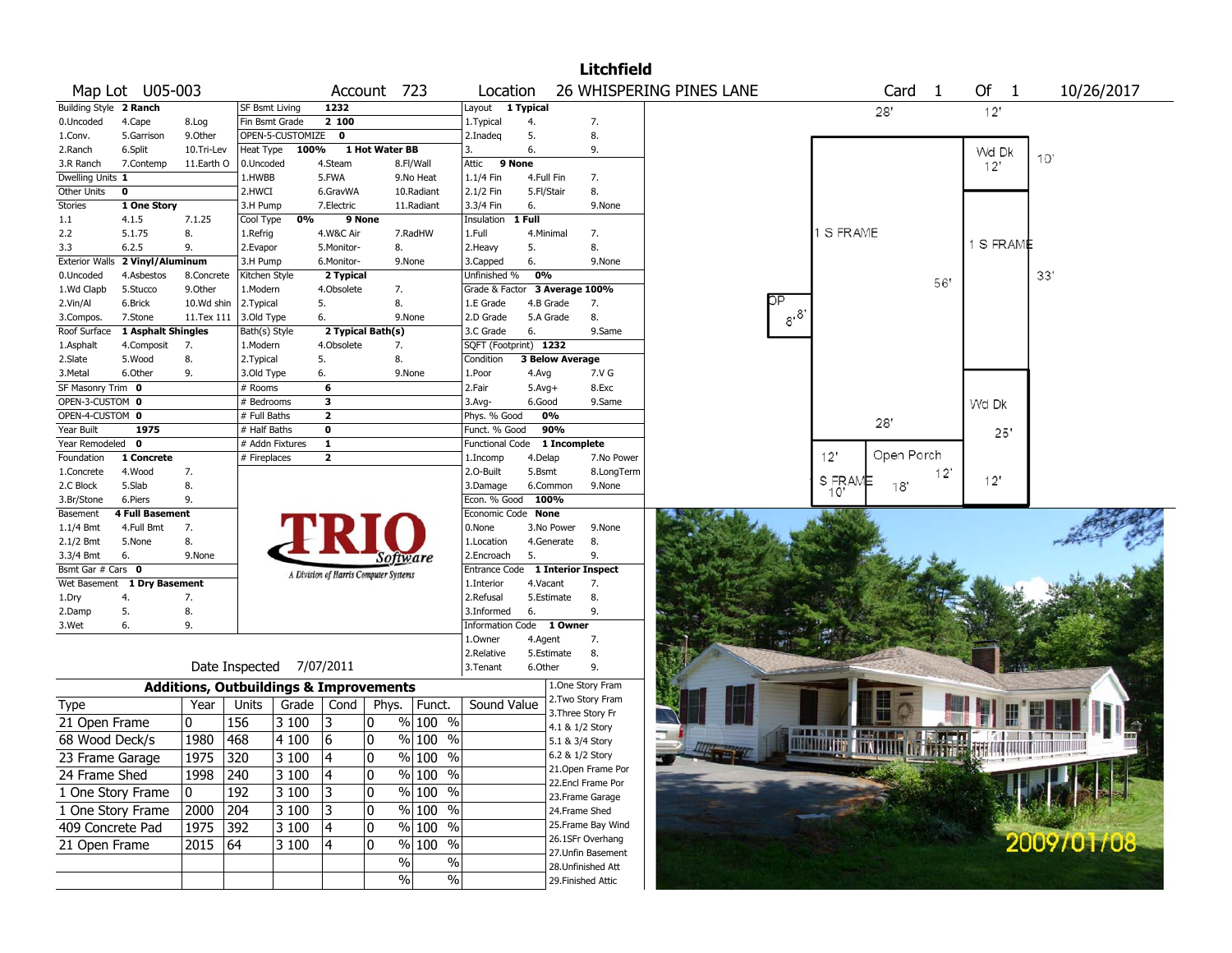|                   | Map Lot U05-003A                                            | Account 722 | Location                         |                       | 985 PLAINS ROAD        |                                      |                 |                              | Card <sub>1</sub> | Of $1$        |                                                             | 10/26/2017                         |
|-------------------|-------------------------------------------------------------|-------------|----------------------------------|-----------------------|------------------------|--------------------------------------|-----------------|------------------------------|-------------------|---------------|-------------------------------------------------------------|------------------------------------|
|                   | <b>GREENLEAF, RANDALL P</b>                                 |             |                                  | <b>Property Data</b>  |                        |                                      |                 | <b>Assessment Record</b>     |                   |               |                                                             |                                    |
|                   |                                                             |             | Neighborhood 1 28000             |                       |                        | Year                                 | Land            |                              | <b>Buildings</b>  |               | Exempt                                                      | Total                              |
| 985 PLAINS ROAD   |                                                             |             |                                  |                       |                        | 2004                                 |                 | 16,950                       |                   | 55,490        | 9,750                                                       | 62,690                             |
|                   | LITCHFIELD ME 04350                                         |             | Tree Growth Year<br>X Coordinate | $\mathbf 0$           | 0                      | 2005                                 |                 | 42,088                       |                   | 86,392        | 13,000                                                      | 115,480                            |
| B3905P109         |                                                             |             | Y Coordinate                     |                       | $\mathbf 0$            | 2006                                 |                 | 42,088                       |                   | 85,410        | 13,000                                                      | 114,498                            |
|                   |                                                             |             | Zone/Land Use                    | <b>11 Residential</b> |                        | 2007                                 |                 | 42,088                       |                   | 85,410        | 13,000                                                      | 114,498                            |
|                   |                                                             |             |                                  |                       |                        | 2008                                 |                 | 42,088                       |                   | 84,369        | 12,350                                                      | 114,107                            |
|                   |                                                             |             | Secondary Zone                   |                       |                        | 2009                                 |                 | 41,800                       |                   | 92,218        | 9,500                                                       | 124,518                            |
|                   |                                                             |             | Topography 1 Level               |                       |                        | 2010                                 |                 | 41,800                       |                   | 83,327        | 10,000                                                      | 115,127                            |
|                   |                                                             |             | 1.Level                          | 4.Below St            | 7.Res Protec           | 2011                                 |                 | 41,800                       |                   | 69,829        | 10,000                                                      | 101,629                            |
|                   |                                                             |             | 2.Rolling<br>3.Above St          | 5.Low<br>6.Swampy     | 8.<br>9.               | 2012                                 |                 | 41,800                       |                   | 69,829        | 10,000                                                      | 101,629                            |
|                   |                                                             |             | Utilities                        | 4 Drilled Well        | <b>6 Septic System</b> | 2013                                 |                 | 41,800                       |                   | 68,998        | 10,000                                                      | 100,798                            |
|                   |                                                             |             | 1.Public                         | 4.Dr Well             | 7.Cesspool             | 2014                                 |                 | 41,800                       |                   | 68,998        | 10,000                                                      | 100,798                            |
|                   |                                                             |             | 2. Water                         | 5.Dug Well            | 8.Lake/Pond            | 2015                                 |                 | 41,800                       |                   | 68,167        | 10,000                                                      | 99,967                             |
|                   |                                                             |             | 3.Sewer                          | 6.Septic              | 9.None                 | 2016                                 |                 | 41,800                       |                   | 68,167        | 15,000                                                      | 94,967                             |
|                   |                                                             |             | 1 Paved<br><b>Street</b>         |                       |                        | 2017                                 |                 | 41,800                       |                   | 67,335        | 20,000                                                      | 89,135                             |
|                   |                                                             |             | 1.Paved<br>2.Semi Imp            | 4.Proposed<br>5.R/O/W | 7.<br>8.               |                                      |                 |                              | <b>Land Data</b>  |               |                                                             |                                    |
|                   |                                                             |             | 3.Gravel                         | 6.                    | 9.None                 | <b>Front Foot</b>                    | <b>Type</b>     | <b>Effective</b><br>Frontage |                   | <b>Factor</b> | <b>Influence</b><br>Code                                    | <b>Influence</b>                   |
|                   |                                                             |             |                                  |                       | 0                      | 11.1-100                             |                 |                              | Depth             |               | %                                                           | <b>Codes</b><br>1.Unimproved       |
|                   | Inspection Witnessed By:                                    |             |                                  | <b>Sale Data</b>      | 0                      | 12.101-200<br>$13.201+$              |                 |                              |                   |               | $\frac{9}{6}$<br>%                                          | 2. Excess Frtg<br>3. Topography    |
|                   |                                                             | Date        | Sale Date                        |                       |                        | 14.                                  |                 |                              |                   |               | %                                                           | 4.Size/Shape                       |
| X                 |                                                             |             | Price                            |                       |                        | 15.                                  |                 |                              |                   |               | $\frac{9}{6}$<br>%                                          | 5.Access<br>6.Restriction          |
| No./Date          | Description                                                 | Date Insp.  | Sale Type                        |                       |                        |                                      |                 |                              |                   |               | %                                                           | 7.Corner Infl<br>8.View/Environ    |
|                   |                                                             |             | 1.Land                           | 4.MFG UNIT            | 7.                     | <b>Square Foot</b><br>16.Regular Lot |                 | <b>Square Feet</b>           |                   |               | $\frac{9}{6}$                                               | 9.Fract Share                      |
|                   |                                                             |             | 2.L & B<br>3.Building            | 5.0ther<br>6.         | 8.<br>9.               | 17.Secondary Lot                     |                 |                              |                   |               | %                                                           | <b>Acres</b>                       |
|                   |                                                             |             | Financing                        |                       |                        | 18.Excess Land                       |                 |                              |                   |               | $\frac{9}{6}$                                               | 30. Rear 51-100<br>31.Rear 100+    |
|                   |                                                             |             | 1.Convent                        | 4.Seller              | 7.                     | 19.Condominium                       |                 |                              |                   |               | %<br>$\frac{9}{6}$                                          | 32.Tillable/Pastu                  |
| Notes:            |                                                             |             | 2.FHA/VA                         | 5.Private             | 8.                     | 20.Miscellaneous                     |                 |                              |                   |               | %                                                           | 33. Tillable/Pastu                 |
|                   | 7/7/2011-Not allowed past door into kit-answered questions. |             | 3.Assumed                        | 6.Cash                | 9.Unknown              |                                      |                 |                              |                   |               | %                                                           | 34.Softwood F&O                    |
|                   | PERMIT #12-, 10/31/2012. SHED 12X16, \$2,000.               |             | Validity                         |                       |                        | <b>Fract. Acre</b>                   |                 | <b>Acreage/Sites</b>         |                   |               |                                                             | 35. Mixed Wood F&O                 |
|                   |                                                             |             | 1.Valid                          | 4.Split               | 7.Renovate             | 21.Baselot                           | 21              |                              | 1.00              | 100           | %<br>0                                                      | 36.Hardwood F&O<br>37.Softwood TG  |
|                   |                                                             |             | 2.Related                        | 5.Partial             | 8.Other                | 22.(Fract)<br>23.(Fract)             | $\overline{26}$ |                              | 0.72              | 100           | $\overline{\mathfrak{o}}$<br>%                              | 38. Mixed Wood TG                  |
|                   |                                                             |             | 3.Distress                       | 6.Exempt              | 9.                     | <b>Acres</b>                         | 44              |                              | 1.00              | 100           | $\frac{9}{6}$<br>$\overline{0}$<br>$\overline{\frac{9}{6}}$ | 39.Hardwood TG                     |
|                   |                                                             |             | Verified                         |                       |                        | 24.                                  |                 |                              |                   |               | $\overline{\frac{9}{6}}$                                    | 40. Wasteland                      |
|                   |                                                             |             | 1.Buyer                          | 4.Agent               | 7.Family               | 25.                                  |                 |                              |                   |               | $\overline{\frac{9}{6}}$                                    | 41.                                |
|                   |                                                             |             | 2.Seller                         | 5.Pub Rec             | 8.Other                | 26. Rear 1-5                         |                 |                              |                   |               | $\overline{\mathcal{A}_0}$                                  | 42. Mobile Home Si<br>43.Camp Site |
|                   |                                                             |             | 3.Lender                         | 6.MLS                 | 9.                     | 27. Rear 6-10<br>28. Rear 11-20      |                 |                              |                   |               |                                                             | 44.Lot Improvemen                  |
|                   |                                                             |             |                                  |                       |                        |                                      |                 |                              |                   |               |                                                             |                                    |
| <b>Litchfield</b> |                                                             |             |                                  |                       |                        | 29. Rear 21-50                       |                 | <b>Total Acreage</b>         |                   | 1.72          |                                                             | 45.Access Right                    |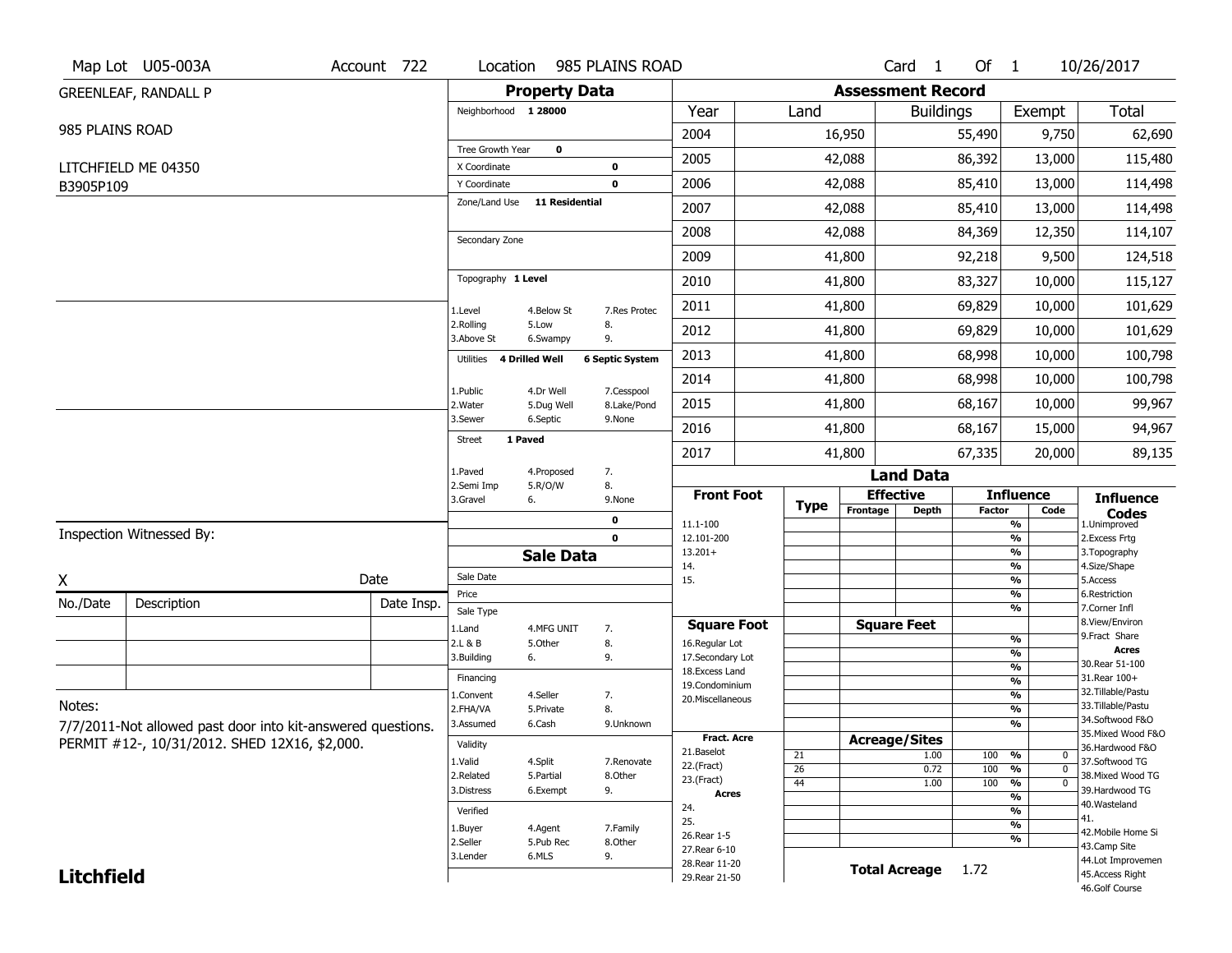|                        |                                 |            |                                                   |                  |                         |                                       |                          |                               |            |            | <b>Litchfield</b>         |         |        |      |    |            |
|------------------------|---------------------------------|------------|---------------------------------------------------|------------------|-------------------------|---------------------------------------|--------------------------|-------------------------------|------------|------------|---------------------------|---------|--------|------|----|------------|
|                        | Map Lot U05-003A                |            |                                                   |                  |                         | Account 722                           |                          | Location                      |            |            | 985 PLAINS ROAD           |         | Card 1 | Of 1 |    | 10/26/2017 |
| Building Style 2 Ranch |                                 |            | SF Bsmt Living                                    |                  | 272                     |                                       |                          | Layout                        | 1 Typical  |            |                           |         |        |      |    |            |
| 0.Uncoded              | 4.Cape                          | 8.Log      | Fin Bsmt Grade                                    |                  | 21                      |                                       |                          | 1. Typical                    | 4.         |            | 7.                        |         |        |      |    |            |
| 1.Conv.                | 5.Garrison                      | 9.Other    |                                                   | OPEN-5-CUSTOMIZE | $\mathbf 0$             |                                       |                          | 2.Inadeq                      | 5.         |            | 8.                        |         |        |      |    |            |
| 2.Ranch                | 6.Split                         | 10.Tri-Lev | Heat Type                                         | 100%             |                         | 1 Hot Water BB                        |                          | 3.                            | 6.         |            | 9.                        |         |        |      |    |            |
| 3.R Ranch              | 7.Contemp                       | 11.Earth O | 0.Uncoded                                         |                  | 4.Steam                 |                                       | 8.Fl/Wall                | Attic                         | 9 None     |            |                           |         |        |      |    | 6          |
| Dwelling Units 1       |                                 |            | 1.HWBB                                            |                  | 5.FWA                   |                                       | 9.No Heat                | 1.1/4 Fin                     | 4.Full Fin |            | 7.                        |         |        |      |    |            |
| Other Units            | $\mathbf 0$                     |            | 2.HWCI                                            |                  | 6.GravWA                |                                       | 10.Radiant               | 2.1/2 Fin                     |            | 5.Fl/Stair | 8.                        |         |        |      |    |            |
| <b>Stories</b>         | 1 One Story                     |            | 3.H Pump                                          |                  | 7.Electric              |                                       | 11.Radiant               | 3.3/4 Fin                     | 6.         |            | 9.None                    |         |        |      |    |            |
| $1.1\,$                | 4.1.5                           | 7.1.25     | Cool Type                                         | 0%               |                         | 9 None                                |                          | Insulation 1 Full             |            |            |                           |         |        |      |    |            |
| 2.2                    | 5.1.75                          | 8.         | 1.Refrig                                          |                  | 4.W&C Air               |                                       | 7.RadHW                  | 1.Full                        |            | 4.Minimal  | 7.                        | 44      |        |      |    | Wo         |
| 3.3                    | 6.2.5                           | 9.         | 2.Evapor                                          |                  | 5.Monitor-              | 8.                                    |                          | 2. Heavy                      | 5.         |            | 8.                        |         |        |      | 10 |            |
|                        | Exterior Walls 2 Vinyl/Aluminum |            | 3.H Pump                                          |                  | 6.Monitor-              |                                       | 9.None                   | 3.Capped                      | 6.         |            | 9.None                    |         |        |      |    |            |
| 0.Uncoded              | 4.Asbestos                      | 8.Concrete | Kitchen Style                                     |                  | 2 Typical               |                                       |                          | Unfinished %                  | 0%         |            |                           |         |        |      |    |            |
| 1.Wd Clapb             | 5.Stucco                        | 9.Other    | 1.Modern                                          |                  | 4.Obsolete              | 7.                                    |                          | Grade & Factor 3 Average 100% |            |            |                           |         |        |      |    |            |
| 2.Vin/Al               | 6.Brick                         | 10.Wd shin | 2. Typical                                        |                  | 5.                      | 8.                                    |                          | 1.E Grade                     |            | 4.B Grade  | 7.                        |         |        |      |    |            |
| 3.Compos.              | 7.Stone                         | 11.Tex 111 | 3.Old Type                                        |                  | 6.                      |                                       | 9.None                   | 2.D Grade                     |            | 5.A Grade  | 8.                        |         |        |      |    |            |
| Roof Surface           | 1 Asphalt Shingles              |            | Bath(s) Style                                     |                  |                         | 2 Typical Bath(s)                     |                          | 3.C Grade                     | 6.         |            | 9.Same                    | 27      |        |      | 27 | 6          |
| 1.Asphalt              | 4.Composit                      | 7.         | 1.Modern                                          |                  | 4.Obsolete              | 7.                                    |                          | SQFT (Footprint) 1188         |            |            |                           |         |        |      |    |            |
| 2.Slate                | 5.Wood                          | 8.         | 2. Typical                                        |                  | 5.                      | 8.                                    |                          | Condition                     | 4 Average  |            |                           |         |        |      |    |            |
| 3.Metal                | 6.Other                         | 9.         | 3.Old Type                                        |                  | 6.                      |                                       | 9.None                   | 1.Poor                        | 4.Avg      |            | 7.V G                     | S FRANE |        |      |    |            |
| SF Masonry Trim 0      |                                 |            |                                                   |                  | 5                       |                                       |                          |                               |            |            |                           |         |        |      |    |            |
|                        |                                 |            | # Rooms                                           |                  |                         |                                       |                          | 2.Fair                        | $5.Avg+$   |            | 8.Exc                     |         |        |      |    |            |
| OPEN-3-CUSTOM 0        |                                 |            | # Bedrooms                                        |                  | $\overline{\mathbf{3}}$ |                                       |                          | 3.Avg-                        | 6.Good     |            | 9.Same                    |         |        |      |    |            |
| OPEN-4-CUSTOM 0        |                                 |            | # Full Baths                                      |                  | $\mathbf{1}$            |                                       |                          | Phys. % Good                  |            | 0%         |                           | 44      |        |      |    |            |
| Year Built             | 1989                            |            | # Half Baths                                      |                  | $\mathbf 0$             |                                       |                          | Funct. % Good                 |            | 100%       |                           |         |        |      |    |            |
| Year Remodeled 0       |                                 |            | # Addn Fixtures                                   |                  | $\mathbf{1}$            |                                       |                          | Functional Code               |            | 9 None     |                           |         |        |      |    |            |
| Foundation             | 1 Concrete                      |            | # Fireplaces                                      |                  | 0                       |                                       |                          | 1.Incomp                      | 4.Delap    |            | 7.No Power                |         |        |      |    |            |
| 1.Concrete             | 4.Wood                          | 7.         |                                                   |                  |                         |                                       |                          | 2.O-Built                     | 5.Bsmt     |            | 8.LongTerm                |         |        |      |    |            |
| 2.C Block              | 5.Slab                          | 8.         |                                                   |                  |                         |                                       |                          | 3.Damage                      |            | 6.Common   | 9.None                    |         |        |      |    |            |
| 3.Br/Stone             | 6.Piers                         | 9.         |                                                   |                  |                         |                                       |                          | Econ. % Good                  |            | 100%       |                           |         |        |      |    |            |
| Basement               | <b>4 Full Basement</b>          |            |                                                   |                  |                         |                                       |                          | Economic Code None            |            |            |                           |         |        |      |    |            |
| 1.1/4 Bmt              | 4.Full Bmt                      | 7.         |                                                   |                  |                         |                                       |                          | 0.None                        |            | 3.No Power | 9.None                    |         |        |      |    |            |
| 2.1/2 Bmt              | 5.None                          | 8.         |                                                   |                  |                         |                                       |                          | 1.Location                    |            | 4.Generate | 8.                        |         |        |      |    |            |
| 3.3/4 Bmt              | 6.                              | 9.None     |                                                   |                  |                         | Software                              |                          | 2.Encroach                    | 5.         |            | 9.                        |         |        |      |    |            |
| Bsmt Gar # Cars 0      |                                 |            |                                                   |                  |                         | A Division of Harris Computer Systems |                          | Entrance Code                 |            |            | <b>3 Information Only</b> |         |        |      |    |            |
| Wet Basement           | 1 Dry Basement                  |            |                                                   |                  |                         |                                       |                          | 1.Interior                    | 4.Vacant   |            | 7.                        |         |        |      |    |            |
| 1.Dry                  | 4.                              | 7.         |                                                   |                  |                         |                                       |                          | 2.Refusal                     |            | 5.Estimate | 8.                        |         |        |      |    |            |
| 2.Damp                 | 5.                              | 8.         |                                                   |                  |                         |                                       |                          | 3.Informed                    | 6.         |            | 9.                        |         |        |      |    |            |
| 3.Wet                  | 6.                              | 9.         |                                                   |                  |                         |                                       |                          | <b>Information Code</b>       |            | 3 Tenant   |                           |         |        |      |    |            |
|                        |                                 |            |                                                   |                  |                         |                                       |                          | 1.0wner                       | 4.Agent    |            | 7.                        |         |        |      |    |            |
|                        |                                 |            |                                                   |                  |                         |                                       |                          | 2.Relative                    |            | 5.Estimate | 8.                        |         |        |      |    |            |
|                        |                                 |            | Date Inspected 7/07/2011                          |                  |                         |                                       |                          | 3.Tenant                      | 6.Other    |            | 9.                        |         |        |      |    |            |
|                        |                                 |            | <b>Additions, Outbuildings &amp; Improvements</b> |                  |                         |                                       |                          |                               |            |            | 1.One Story Fram          |         |        |      |    |            |
| Type                   |                                 | Year       | Units                                             | Grade            | Cond                    | Phys.                                 | Funct.                   | Sound Value                   |            |            | 2.Two Story Fram          |         |        |      |    |            |
| 68 Wood Deck/s         |                                 | 1989       | 60                                                | 3 100            | 14                      | 0                                     | $%100$ %                 |                               |            |            | 3. Three Story Fr         |         |        |      |    |            |
|                        |                                 |            |                                                   |                  |                         |                                       |                          |                               |            |            | 4.1 & 1/2 Story           |         |        |      |    |            |
|                        |                                 |            |                                                   |                  |                         | %                                     | $\%$                     |                               |            |            | 5.1 & 3/4 Story           |         |        |      |    |            |
|                        |                                 |            |                                                   |                  |                         | $\%$                                  | $\overline{\frac{0}{6}}$ |                               |            |            | 6.2 & 1/2 Story           |         |        |      |    |            |
|                        |                                 |            |                                                   |                  |                         | $\%$                                  | $\overline{\frac{0}{6}}$ |                               |            |            | 21. Open Frame Por        |         |        |      |    |            |
|                        |                                 |            |                                                   |                  |                         |                                       |                          |                               |            |            | 22.Encl Frame Por         |         |        |      |    |            |
|                        |                                 |            |                                                   |                  |                         | $\%$                                  | $\%$                     |                               |            |            | 23. Frame Garage          |         |        |      |    |            |
|                        |                                 |            |                                                   |                  |                         | $\%$                                  | $\overline{\frac{0}{6}}$ |                               |            |            | 24.Frame Shed             |         |        |      |    |            |
|                        |                                 |            |                                                   |                  |                         | $\%$                                  | $\%$                     |                               |            |            | 25. Frame Bay Wind        |         |        |      |    |            |
|                        |                                 |            |                                                   |                  |                         |                                       |                          |                               |            |            | 26.1SFr Overhang          |         |        |      |    |            |
|                        |                                 |            |                                                   |                  |                         | $\%$                                  | $\overline{\frac{0}{6}}$ |                               |            |            | 27.Unfin Basement         |         |        |      |    |            |
|                        |                                 |            |                                                   |                  |                         | $\%$                                  | $\frac{1}{2}$            |                               |            |            | 28.Unfinished Att         |         |        |      |    |            |
|                        |                                 |            |                                                   |                  |                         | %                                     | $\frac{0}{6}$            |                               |            |            | 29. Finished Attic        |         |        |      |    |            |
|                        |                                 |            |                                                   |                  |                         |                                       |                          |                               |            |            |                           |         |        |      |    |            |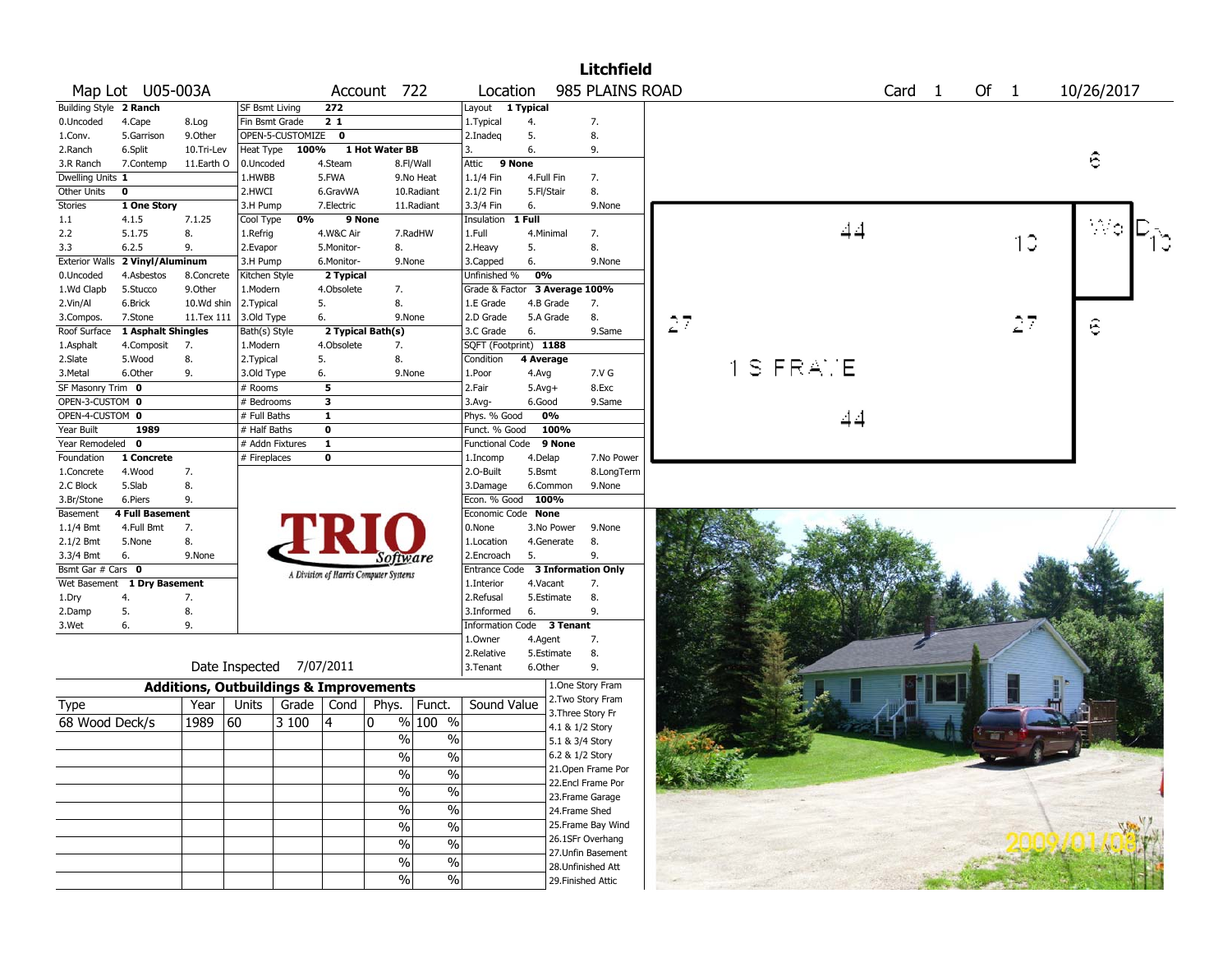|                       | Map Lot U05-004                                           | Account 1388 | Location                     |                               | 76 MILITARY LANE       |                                      |                 |                 | Card <sub>1</sub>           | Of $1$               |                                | 10/26/2017                           |
|-----------------------|-----------------------------------------------------------|--------------|------------------------------|-------------------------------|------------------------|--------------------------------------|-----------------|-----------------|-----------------------------|----------------------|--------------------------------|--------------------------------------|
| PLOWMAN DREW E        |                                                           |              |                              | <b>Property Data</b>          |                        |                                      |                 |                 | <b>Assessment Record</b>    |                      |                                |                                      |
| PLOWMAN MARINA        |                                                           |              |                              | Neighborhood 14 Pleasant Pond |                        | Year                                 | Land            |                 | <b>Buildings</b>            |                      | Exempt                         | <b>Total</b>                         |
|                       | 194 WASHINGTON ST                                         |              |                              |                               |                        | 2004                                 |                 | 120,530         |                             | 15,140               | 0                              | 135,670                              |
|                       |                                                           |              | Tree Growth Year             | $\mathbf 0$                   |                        | 2005                                 |                 | 198,875         |                             | 26,712               | ŋ                              | 225,587                              |
| WARWICK RI 02888      | B10443P127 B6406P62                                       |              | X Coordinate<br>Y Coordinate |                               | 0<br>$\mathbf 0$       | 2006                                 |                 | 246,750         |                             | 27,734               | 0                              | 274,484                              |
| <b>Previous Owner</b> |                                                           |              | Zone/Land Use                | <b>11 Residential</b>         |                        | 2007                                 |                 | 246,750         |                             | 27,734               | 0                              | 274,484                              |
|                       | PLOWMAN, MARILYN L ET.AL.                                 |              |                              |                               |                        |                                      |                 |                 |                             |                      |                                |                                      |
|                       | 186 WASHINGTON ST                                         |              | Secondary Zone               |                               |                        | 2008                                 |                 | 246,750         |                             | 39,126               | 0                              | 285,876                              |
|                       |                                                           |              |                              |                               |                        | 2009                                 |                 | 339,000         |                             | 61,042               | 0                              | 400,042                              |
| WARWICK RI 02888      | Sale Date: 2/11/2009                                      |              | Topography 2 Rolling         |                               |                        | 2010                                 |                 | 232,700         |                             | 49,178               | 0                              | 281,878                              |
|                       |                                                           |              | 1.Level                      | 4.Below St                    | 7.Res Protec           | 2011                                 |                 | 232,700         |                             | 26,654               | 0                              | 259,354                              |
|                       |                                                           |              | 2.Rolling<br>3.Above St      | 5.Low<br>6.Swampy             | 8.<br>9.               | 2012                                 |                 | 232,700         |                             | 26,654               | 0                              | 259,354                              |
|                       |                                                           |              | Utilities                    | 4 Drilled Well                | <b>6 Septic System</b> | 2013                                 |                 | 232,700         |                             | 28,654               | 0                              | 261,354                              |
|                       |                                                           |              | 1.Public                     | 4.Dr Well                     | 7.Cesspool             | 2014                                 |                 | 232,700         |                             | 28,654               | 0                              | 261,354                              |
|                       |                                                           |              | 2. Water                     | 5.Dug Well                    | 8.Lake/Pond            | 2015                                 |                 | 232,700         |                             | 28,654               | 0                              | 261,354                              |
|                       |                                                           |              | 3.Sewer                      | 6.Septic                      | 9.None                 | 2016                                 |                 | 232,700         |                             | 28,654               | 0                              | 261,354                              |
|                       |                                                           |              | <b>Street</b>                | 3 Gravel                      |                        | 2017                                 |                 | 232,700         |                             | 28,654               | 0                              | 261,354                              |
|                       |                                                           |              | 1.Paved                      | 4.Proposed                    | 7.                     |                                      |                 |                 | <b>Land Data</b>            |                      |                                |                                      |
|                       |                                                           |              | 2.Semi Imp<br>3.Gravel       | 5.R/O/W<br>6.                 | 8.<br>9.None           | <b>Front Foot</b>                    | Type            |                 | <b>Effective</b>            |                      | <b>Influence</b>               | <b>Influence</b>                     |
|                       |                                                           |              |                              |                               | 0                      | 11.1-100                             | 11              | Frontage<br>100 | <b>Depth</b><br>$\mathbf 0$ | <b>Factor</b><br>100 | Code<br>%<br>$\bf{0}$          | <b>Codes</b><br>1.Unimproved         |
|                       | Inspection Witnessed By:                                  |              |                              |                               | $\mathbf 0$            | 12.101-200                           | 12              | 100             | 0                           | 100                  | %<br>$\mathbf 0$               | 2. Excess Frtg                       |
|                       |                                                           |              |                              | <b>Sale Data</b>              |                        |                                      |                 |                 | $\mathbf 0$                 | 100                  |                                | 3. Topography                        |
| X                     |                                                           |              |                              |                               |                        | $13.201+$                            | 13              | 462             |                             |                      | %<br>$\mathbf 0$<br>%          |                                      |
|                       |                                                           | Date         | Sale Date                    |                               | 2/11/2009              | 14.<br>15.                           |                 |                 |                             |                      | %                              | 4.Size/Shape<br>5.Access             |
| No./Date              | Description                                               | Date Insp.   | Price                        |                               | 205,000                |                                      |                 |                 |                             |                      | %                              | 6.Restriction                        |
|                       |                                                           |              | Sale Type                    | 2 Land & Buildings            |                        |                                      |                 |                 |                             |                      | %                              | 7.Corner Infl<br>8.View/Environ      |
|                       |                                                           |              | 1.Land<br>2.L & B            | 4.MFG UNIT<br>5.Other         | 7.<br>8.               | <b>Square Foot</b><br>16.Regular Lot |                 |                 | <b>Square Feet</b>          |                      | $\frac{9}{6}$                  | 9. Fract Share                       |
|                       |                                                           |              | 3.Building                   | 6.                            | 9.                     | 17.Secondary Lot                     |                 |                 |                             |                      | %                              | <b>Acres</b><br>30. Rear 51-100      |
|                       |                                                           |              | Financing                    | 9 Unknown                     |                        | 18. Excess Land                      |                 |                 |                             |                      | $\frac{9}{6}$                  | 31. Rear 100+                        |
|                       |                                                           |              | 1.Convent                    | 4.Seller                      | 7.                     | 19.Condominium                       |                 |                 |                             |                      | $\frac{9}{6}$<br>$\frac{9}{6}$ | 32. Tillable/Pastu                   |
| Notes:                |                                                           |              | 2.FHA/VA                     | 5.Private                     | 8.                     | 20.Miscellaneous                     |                 |                 |                             |                      | $\frac{9}{6}$                  | 33. Tillable/Pastu                   |
|                       | '13 per info add sv shed.PERMIT # 12-051, 8/14/2012. SHED |              | 3.Assumed                    | 6.Cash                        | 9.Unknown              |                                      |                 |                 |                             |                      | %                              | 34.Softwood F&O                      |
|                       |                                                           |              | Validity                     | <b>2 Related Parties</b>      |                        | Fract. Acre                          |                 |                 | <b>Acreage/Sites</b>        |                      |                                | 35. Mixed Wood F&O                   |
| 8X12, \$2,500.        |                                                           |              |                              |                               |                        | 21.Baselot                           | 21              |                 | 1.00                        | 100                  | %<br>$\mathbf 0$               | 36.Hardwood F&O                      |
|                       |                                                           |              | 1.Valid<br>2.Related         | 4.Split<br>5.Partial          | 7.Renovate<br>8.Other  | 22.(Fract)                           | $\overline{26}$ |                 | 2.50                        | 100                  | $\overline{0}$<br>%            | 37.Softwood TG<br>38. Mixed Wood TG  |
|                       |                                                           |              | 3.Distress                   | 6.Exempt                      | 9.                     | 23.(Fract)                           | $\overline{27}$ |                 | 0.00                        | 100                  | %<br>$\mathbf 0$               | 39.Hardwood TG                       |
|                       |                                                           |              |                              |                               |                        | <b>Acres</b><br>24.                  | 44              |                 | 1.00                        | 100                  | $\overline{0}$<br>%            | 40. Wasteland                        |
|                       |                                                           |              | Verified                     | <b>5 Public Record</b>        |                        | 25.                                  |                 |                 |                             |                      | %<br>%                         | 41.                                  |
|                       |                                                           |              | 1.Buyer                      | 4.Agent                       | 7.Family               | 26. Rear 1-5                         |                 |                 |                             |                      | %                              | 42. Mobile Home Si                   |
|                       |                                                           |              | 2.Seller<br>3.Lender         | 5.Pub Rec<br>6.MLS            | 8.Other<br>9.          | 27. Rear 6-10                        |                 |                 |                             |                      |                                | 43.Camp Site                         |
| <b>Litchfield</b>     |                                                           |              |                              |                               |                        | 28. Rear 11-20<br>29. Rear 21-50     |                 |                 | <b>Total Acreage</b>        | 3.50                 |                                | 44.Lot Improvemen<br>45.Access Right |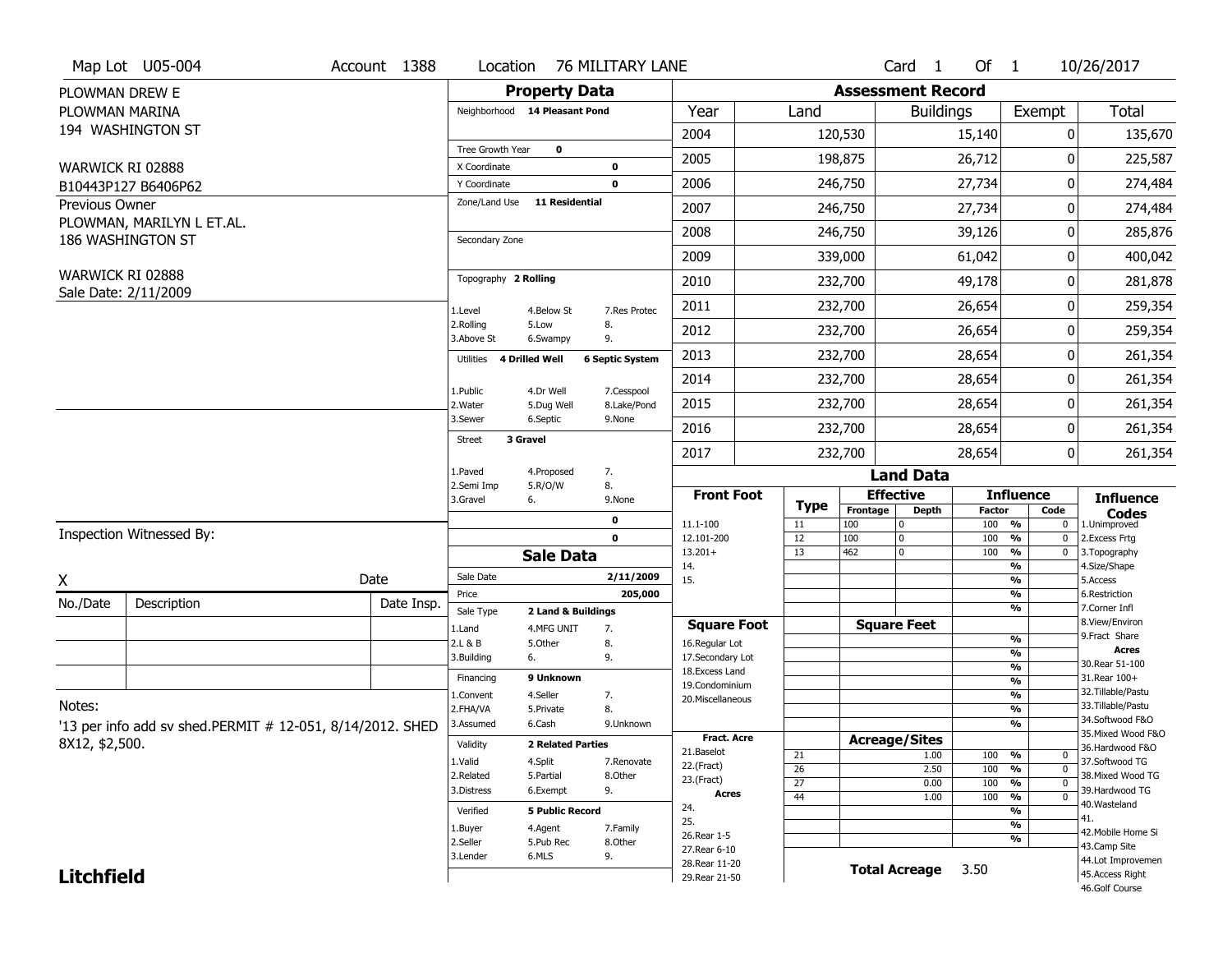|                           |                            |            |                                                   |                  |                                       |                |                                           |                                  |            |                        | <b>Litchfield</b>                     |    |            |                   |                    |      |   |            |
|---------------------------|----------------------------|------------|---------------------------------------------------|------------------|---------------------------------------|----------------|-------------------------------------------|----------------------------------|------------|------------------------|---------------------------------------|----|------------|-------------------|--------------------|------|---|------------|
|                           | Map Lot U05-004            |            |                                                   |                  |                                       |                | Account 1388                              | Location                         |            |                        | <b>76 MILITARY LANE</b>               |    |            | Card <sub>1</sub> |                    | Of 1 |   | 10/26/2017 |
| Building Style 4 Cape Cod |                            |            | <b>SF Bsmt Living</b>                             |                  | 0                                     |                |                                           | Layout                           | 1 Typical  |                        |                                       |    |            |                   |                    |      |   |            |
| 0.Uncoded                 | 4.Cape                     | 8.Log      | Fin Bsmt Grade                                    |                  | $\overline{0}$                        |                |                                           | 1. Typical                       | 4.         |                        | 7.                                    |    |            |                   |                    | 32   |   |            |
| 1.Conv.                   | 5.Garrison                 | 9.0ther    |                                                   | OPEN-5-CUSTOMIZE | 0                                     |                |                                           | 2.Inadeq                         | 5.         |                        | 8.                                    |    |            |                   |                    |      |   |            |
| 2.Ranch                   | 6.Split                    | 10.Tri-Lev | Heat Type                                         | 100%             |                                       | 9 Not Heated   |                                           | 3.                               | 6.         |                        | 9.                                    |    |            |                   |                    |      |   |            |
| 3.R Ranch                 | 7.Contemp                  | 11.Earth O | 0.Uncoded                                         |                  | 4.Steam                               |                | 8.Fl/Wall                                 | Attic                            | 9 None     |                        |                                       |    |            |                   |                    |      |   |            |
| Dwelling Units 1          |                            |            | 1.HWBB                                            |                  | 5.FWA                                 |                | 9.No Heat                                 | 1.1/4 Fin                        | 4.Full Fin |                        | 7.                                    |    |            |                   |                    |      |   |            |
| Other Units               | 0                          |            | 2.HWCI                                            |                  | 6.GravWA                              |                | 10.Radiant                                | 2.1/2 Fin                        | 5.Fl/Stair |                        | 8.                                    |    | Oben Porch |                   |                    |      | ς |            |
| Stories                   | 5 One & 3/4 Story          |            | 3.H Pump                                          |                  | 7.Electric                            |                | 11.Radiant                                | 3.3/4 Fin                        | 6.         |                        | 9.None                                |    |            |                   |                    |      |   |            |
| $1.1\,$                   | 4.1.5                      | 7.1.25     | Cool Type                                         | 0%               |                                       | 9 None         |                                           | Insulation 0                     |            |                        |                                       |    |            |                   |                    |      |   |            |
| 2.2                       | 5.1.75                     | 8.         | 1.Refrig                                          |                  | 4.W&C Air                             |                | 7.RadHW                                   | 1.Full                           | 4.Minimal  |                        | 7.                                    |    |            |                   |                    |      |   |            |
| 3.3                       | 6.2.5                      | 9.         | 2.Evapor                                          |                  | 5.Monitor-                            |                | 8.                                        | 2.Heavy                          | 5.         |                        | 8.                                    |    |            |                   | 28                 |      |   |            |
| <b>Exterior Walls</b>     | 10 Wood Shingle            |            | 3.H Pump                                          |                  | 6.Monitor-                            |                | 9.None                                    | 3.Capped                         | 6.         |                        | 9.None                                |    |            |                   |                    |      |   |            |
| 0.Uncoded                 | 4.Asbestos                 | 8.Concrete | Kitchen Style                                     |                  | 4 Obsolete                            |                |                                           | Unfinished %                     | 0%         |                        |                                       | 24 |            |                   |                    |      |   |            |
| 1.Wd Clapb                | 5.Stucco                   | 9.Other    | 1.Modern                                          |                  | 4.Obsolete                            |                | 7.                                        | Grade & Factor 2 Fair 100%       |            |                        |                                       |    |            |                   | 2SF ~~             |      |   |            |
| 2.Vin/Al                  | 6.Brick                    | 10.Wd shin | 2. Typical                                        |                  | 5.                                    |                | 8.                                        | 1.E Grade                        | 4.B Grade  |                        | 7.                                    |    |            |                   |                    |      |   | 16         |
| 3.Compos.                 | 7.Stone                    | 11.Tex 111 | 3.Old Type                                        |                  | 6.                                    |                | 9.None                                    | 2.D Grade                        |            | 5.A Grade              | 8.                                    |    |            |                   |                    |      |   |            |
| Roof Surface              | 1 Asphalt Shingles         |            | Bath(s) Style                                     |                  | 4 Obsolete                            |                |                                           | 3.C Grade                        | 6.         |                        | 9.Same                                |    |            |                   |                    |      |   |            |
| 1.Asphalt                 | 4.Composit                 | 7.         | 1.Modern                                          |                  | 4.Obsolete                            |                | 7.                                        | SQFT (Footprint) 400             |            |                        |                                       |    | Ñο<br>いっ   | ε                 |                    |      |   |            |
| 2.Slate                   | 5.Wood                     | 8.         | 2. Typical                                        |                  | 5.                                    |                | 8.                                        | Condition                        |            | <b>3 Below Average</b> |                                       | €  |            |                   |                    |      | ε |            |
| 3.Metal                   | 6.Other                    | 9.         | 3.Old Type                                        |                  | 6.                                    |                | 9.None                                    | 1.Poor                           | 4.Avg      |                        | 7.V G                                 |    |            |                   |                    |      |   |            |
| SF Masonry Trim 0         |                            |            | # Rooms                                           |                  | $\overline{a}$                        |                |                                           | 2.Fair                           | $5.Avg+$   |                        | 8.Exc                                 |    |            |                   |                    |      |   |            |
| OPEN-3-CUSTOM 0           |                            |            | # Bedrooms                                        |                  | $\overline{2}$                        |                |                                           | $3.$ Avg-                        | 6.Good     |                        | 9.Same                                |    |            |                   |                    |      |   |            |
| OPEN-4-CUSTOM 0           |                            |            | # Full Baths                                      |                  | $\mathbf 0$                           |                |                                           | Phys. % Good                     |            | 0%                     |                                       |    | 10         |                   | Ιê                 |      |   |            |
| Year Built                | 1925                       |            | # Half Baths                                      |                  | $\mathbf{1}$                          |                |                                           | Funct. % Good                    |            | 100%                   |                                       |    |            |                   |                    |      |   |            |
| Year Remodeled 0          |                            |            |                                                   | # Addn Fixtures  | $\mathbf{1}$                          |                |                                           | Functional Code                  |            | 9 None                 |                                       |    |            | ε                 |                    |      |   |            |
| Foundation                | 4 Wood                     |            | # Fireplaces                                      |                  | $\mathbf{1}$                          |                |                                           | 1.Incomp                         | 4.Delap    |                        | 7.No Power                            |    |            |                   | S FRA              |      | E |            |
| 1.Concrete                | 4.Wood                     | 7.         |                                                   |                  |                                       |                |                                           | 2.O-Built                        | 5.Bsmt     |                        | 8.LongTerm                            |    |            |                   |                    |      |   |            |
| 2.C Block                 | 5.Slab                     | 8.         |                                                   |                  |                                       |                |                                           | 3.Damage                         |            | 6.Common               | 9.None                                |    |            |                   |                    |      |   |            |
| 3.Br/Stone                | 6.Piers                    | 9.         |                                                   |                  |                                       |                |                                           | Econ. % Good                     | 100%       |                        |                                       |    |            |                   | $\widehat{\sigma}$ |      |   |            |
| Basement                  | 9 No Basement              |            |                                                   |                  |                                       |                |                                           | Economic Code None               |            |                        |                                       |    |            |                   |                    |      |   |            |
| 1.1/4 Bmt                 | 4.Full Bmt                 | 7.         |                                                   |                  |                                       |                |                                           | 0.None                           |            | 3.No Power             | 9.None                                |    |            |                   |                    |      |   |            |
| $2.1/2$ Bmt               | 5.None                     | 8.         |                                                   |                  |                                       |                |                                           | 1.Location                       |            | 4.Generate             | 8.                                    |    |            |                   |                    |      |   |            |
| 3.3/4 Bmt                 | 6.                         | 9.None     |                                                   |                  |                                       |                |                                           | 2.Encroach                       | 5.         |                        | 9.                                    |    |            |                   |                    |      |   |            |
| Bsmt Gar # Cars 0         |                            |            |                                                   |                  |                                       |                | Software                                  | Entrance Code 3 Information Only |            |                        |                                       |    |            |                   |                    |      |   |            |
|                           | Wet Basement 9 No Basement |            |                                                   |                  | A Division of Harris Computer Systems |                |                                           | 1.Interior                       | 4.Vacant   |                        | 7.                                    |    |            |                   |                    |      |   |            |
| 1.Dry                     | 4.                         | 7.         |                                                   |                  |                                       |                |                                           | 2.Refusal                        |            | 5.Estimate             | 8.                                    |    |            |                   |                    |      |   |            |
| 2.Damp                    | 5.                         | 8.         |                                                   |                  |                                       |                |                                           | 3.Informed                       | 6.         |                        | 9.                                    |    |            |                   |                    |      |   |            |
| 3.Wet                     | 6.                         | 9.         |                                                   |                  |                                       |                |                                           | Information Code                 |            | 3 Tenant               |                                       |    |            |                   |                    |      |   |            |
|                           |                            |            |                                                   |                  |                                       |                |                                           | 1.0wner                          | 4.Agent    |                        | 7.                                    |    |            |                   |                    |      |   |            |
|                           |                            |            |                                                   |                  |                                       |                |                                           | 2.Relative                       |            | 5.Estimate             | 8.                                    |    |            |                   |                    |      |   |            |
|                           |                            |            | Date Inspected 7/07/2011                          |                  |                                       |                |                                           | 3.Tenant                         | 6.Other    |                        | 9.                                    |    |            |                   |                    |      |   |            |
|                           |                            |            | <b>Additions, Outbuildings &amp; Improvements</b> |                  |                                       |                |                                           |                                  |            |                        | 1.One Story Fram                      |    |            |                   |                    |      |   |            |
| Type                      |                            | Year       | Units                                             | Grade            | Cond                                  | Phys.          | Funct.                                    | Sound Value                      |            |                        | 2. Two Story Fram                     |    |            |                   |                    |      |   |            |
| 21 Open Frame             |                            | 0          | 356                                               | 2 100            | $ 2\rangle$                           | 0              | % 100 %                                   |                                  |            |                        | 3. Three Story Fr                     |    |            |                   |                    |      |   |            |
|                           |                            |            |                                                   |                  |                                       |                |                                           |                                  |            | 4.1 & 1/2 Story        |                                       |    |            |                   |                    |      |   |            |
| 24 Frame Shed             |                            | 10         | 70                                                | 2 100            | 3                                     | 10             | % 100 %                                   |                                  |            | 5.1 & 3/4 Story        |                                       |    |            |                   |                    |      |   |            |
| 1 One Story Frame         |                            | 0          | $\overline{144}$                                  | 2 100            | $\overline{2}$                        | $\overline{0}$ | $\frac{9}{6}$ 100 %                       |                                  |            | 6.2 & 1/2 Story        |                                       |    |            |                   |                    |      |   |            |
| 24 Frame Shed             |                            | 2012       |                                                   |                  |                                       |                | $\%$                                      | % 2,000                          |            |                        | 21. Open Frame Por                    |    |            |                   |                    |      |   |            |
|                           |                            |            |                                                   |                  |                                       |                | $\%$<br>$\%$                              |                                  |            |                        | 22.Encl Frame Por                     |    |            |                   |                    |      |   |            |
|                           |                            |            |                                                   |                  |                                       |                |                                           |                                  |            |                        | 23. Frame Garage                      |    |            |                   |                    |      |   |            |
|                           |                            |            |                                                   |                  |                                       |                | $\%$<br>$\%$                              |                                  |            |                        | 24.Frame Shed                         |    |            |                   |                    |      |   |            |
|                           |                            |            |                                                   |                  |                                       |                | $\%$<br>$\%$                              |                                  |            |                        | 25. Frame Bay Wind                    |    |            |                   |                    |      |   |            |
|                           |                            |            |                                                   |                  |                                       |                | $\overline{\frac{0}{0}}$<br>$\frac{0}{0}$ |                                  |            |                        | 26.1SFr Overhang<br>27.Unfin Basement |    |            |                   |                    |      |   |            |
|                           |                            |            |                                                   |                  |                                       |                | $\overline{\frac{0}{0}}$<br>$\%$          |                                  |            |                        | 28.Unfinished Att                     |    |            |                   |                    |      |   |            |
|                           |                            |            |                                                   |                  |                                       |                | $\overline{\frac{0}{0}}$<br>$\frac{0}{0}$ |                                  |            |                        | 29. Finished Attic                    |    |            |                   |                    |      |   |            |
|                           |                            |            |                                                   |                  |                                       |                |                                           |                                  |            |                        |                                       |    |            |                   |                    |      |   |            |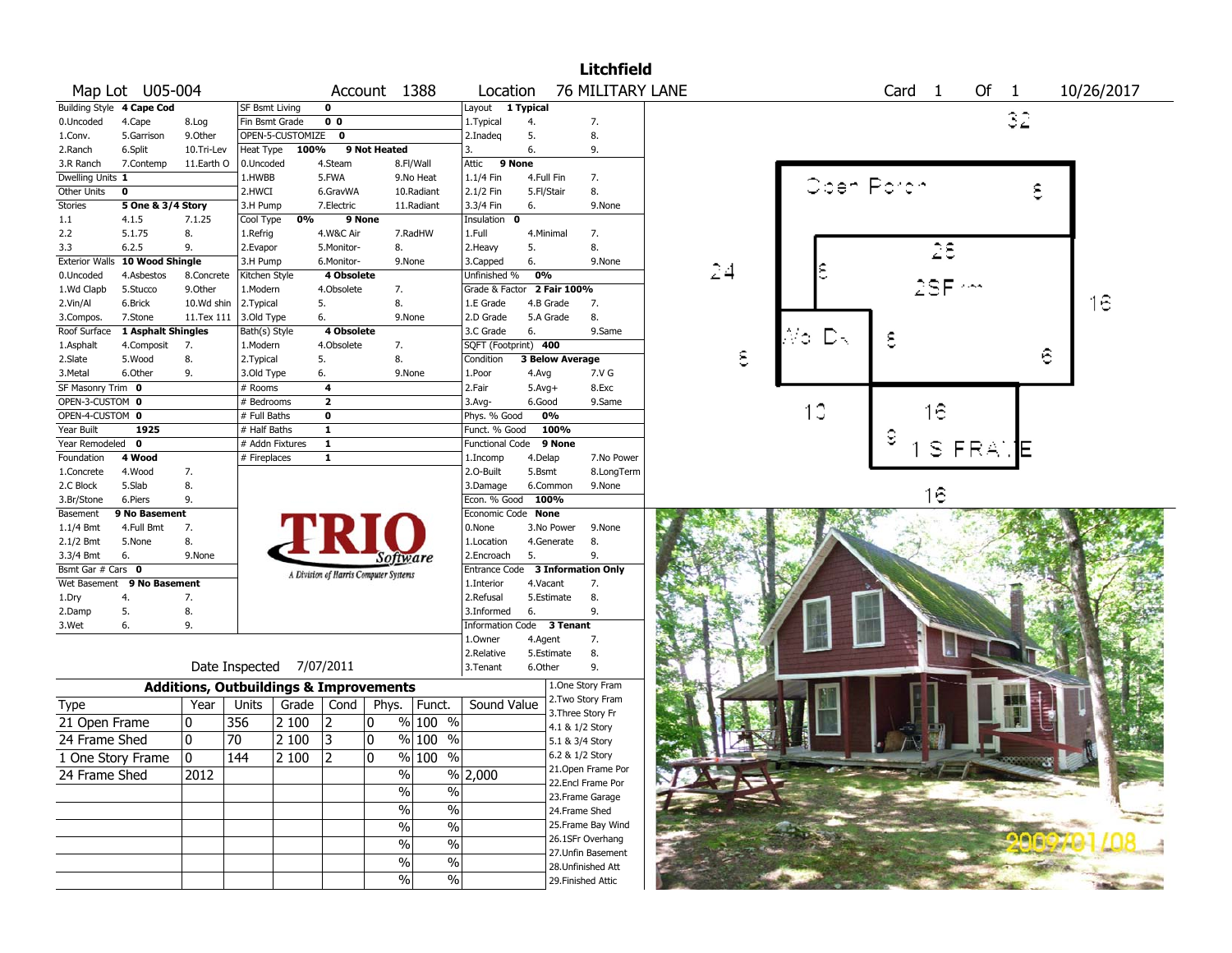|                        | Map Lot U05-004A           | Account 2761             | Location                      |                         | <b>MILITARY LANE</b>      |                                    |                 |                  | Card <sub>1</sub>        | Of 1                             |                                           | 10/26/2017                           |
|------------------------|----------------------------|--------------------------|-------------------------------|-------------------------|---------------------------|------------------------------------|-----------------|------------------|--------------------------|----------------------------------|-------------------------------------------|--------------------------------------|
|                        | <b>BULLINER, CAROLYN R</b> |                          |                               | <b>Property Data</b>    |                           |                                    |                 |                  | <b>Assessment Record</b> |                                  |                                           |                                      |
|                        |                            |                          | Neighborhood 14 Pleasant Pond |                         |                           | Year                               | Land            |                  | <b>Buildings</b>         |                                  | Exempt                                    | <b>Total</b>                         |
| <b>6 CURTIS STREET</b> |                            |                          |                               |                         |                           | 2010                               |                 | 236,850          |                          | 0                                |                                           | 0<br>236,850                         |
|                        |                            |                          | Tree Growth Year              | $\bf{0}$                |                           | 2011                               |                 | 236,850          |                          | 0                                |                                           | 236,850<br>0                         |
|                        | BRUNSWICK ME 04011         |                          | X Coordinate                  |                         | 0                         |                                    |                 |                  |                          |                                  |                                           |                                      |
| B10355P37              |                            |                          | Y Coordinate<br>Zone/Land Use | <b>11 Residential</b>   | $\mathbf 0$               | 2012                               |                 | 236,850          |                          | $\pmb{0}$                        |                                           | 0<br>236,850                         |
|                        |                            |                          |                               |                         |                           | 2013                               |                 | 236,850          | $\pmb{0}$                |                                  |                                           | 236,850<br>0                         |
|                        |                            | Secondary Zone           |                               |                         | 2014                      | 236,850<br>236,850                 |                 | 0                |                          |                                  | 236,850<br>0                              |                                      |
|                        |                            |                          |                               |                         | 2015                      |                                    |                 |                  | 0                        |                                  | 236,850<br>0                              |                                      |
|                        |                            |                          | Topography 2 Rolling          |                         |                           | 2016                               |                 | 236,850          |                          | $\pmb{0}$                        |                                           | 0<br>236,850                         |
|                        |                            |                          | 1.Level                       | 4.Below St              | 7.Res Protec              | 2017                               |                 | 236,850          |                          | $\mathbf 0$                      |                                           | 0<br>236,850                         |
|                        |                            |                          | 2.Rolling<br>3.Above St       | 5.Low<br>6.Swampy       | 8.<br>9.                  |                                    |                 |                  |                          |                                  |                                           |                                      |
|                        |                            |                          | Utilities                     |                         |                           |                                    |                 |                  |                          |                                  |                                           |                                      |
|                        |                            |                          |                               |                         |                           |                                    |                 |                  |                          |                                  |                                           |                                      |
|                        |                            |                          | 1.Public<br>2. Water          | 4.Dr Well<br>5.Dug Well | 7.Cesspool<br>8.Lake/Pond |                                    |                 |                  |                          |                                  |                                           |                                      |
|                        |                            |                          | 3.Sewer                       | 6.Septic                | 9.None                    |                                    |                 |                  |                          |                                  |                                           |                                      |
|                        |                            |                          | 3 Gravel<br><b>Street</b>     |                         |                           |                                    |                 |                  |                          |                                  |                                           |                                      |
|                        |                            |                          | 1.Paved                       | 4.Proposed              | 7.                        |                                    |                 |                  | <b>Land Data</b>         |                                  |                                           |                                      |
|                        |                            | 2.Semi Imp               | 5.R/O/W<br>8.                 |                         | <b>Front Foot</b>         |                                    |                 | <b>Effective</b> |                          | <b>Influence</b>                 |                                           |                                      |
|                        |                            | 3.Gravel<br>6.<br>9.None |                               |                         | Type                      | Frontage<br>Depth                  |                 | <b>Factor</b>    | Code                     | <b>Influence</b><br><b>Codes</b> |                                           |                                      |
|                        | Inspection Witnessed By:   |                          |                               |                         | 0<br>$\mathbf 0$          | 11.1-100<br>12.101-200             | 11<br>12        | 100<br>100       | 0<br>0                   | 100<br>100                       | $\frac{9}{6}$<br>0<br>$\frac{9}{6}$       | 1.Unimproved                         |
|                        |                            |                          |                               | <b>Sale Data</b>        |                           | $13.201+$                          | 13              | 528              | 0                        | 100                              | $\bf{0}$<br>$\frac{9}{6}$<br>0            | 2. Excess Frtg<br>3. Topography      |
|                        |                            | Date                     | Sale Date                     |                         | 3/05/2010                 | 14.<br>15.                         |                 |                  |                          |                                  | $\overline{\frac{9}{6}}$                  | 4.Size/Shape<br>5.Access             |
| X                      |                            |                          | Price                         |                         | 180,000                   |                                    |                 |                  |                          |                                  | $\overline{\frac{9}{6}}$<br>$\frac{9}{6}$ | 6.Restriction                        |
| No./Date               | Description                | Date Insp.               | Sale Type                     | 1 Land Only             |                           |                                    |                 |                  |                          |                                  | $\frac{9}{6}$                             | 7.Corner Infl                        |
|                        |                            |                          | 1.Land                        | 4.MFG UNIT              | 7.                        | <b>Square Foot</b>                 |                 |                  | <b>Square Feet</b>       |                                  | %                                         | 8.View/Environ<br>9. Fract Share     |
|                        |                            |                          | 2.L & B<br>3.Building         | 5.Other<br>6.           | 8.<br>9.                  | 16.Regular Lot<br>17.Secondary Lot |                 |                  |                          |                                  | %                                         | <b>Acres</b>                         |
|                        |                            |                          |                               |                         |                           | 18. Excess Land                    |                 |                  |                          |                                  | $\frac{9}{6}$                             | 30. Rear 51-100                      |
|                        |                            |                          | Financing                     | 6 Cash Sale<br>4.Seller |                           | 19.Condominium                     |                 |                  |                          |                                  | $\frac{9}{6}$<br>$\frac{9}{6}$            | 31.Rear 100+<br>32.Tillable/Pastu    |
| Notes:                 |                            |                          | 1.Convent<br>2.FHA/VA         | 5.Private               | 7.<br>8.                  | 20.Miscellaneous                   |                 |                  |                          |                                  | $\frac{9}{6}$                             | 33.Tillable/Pastu                    |
|                        |                            |                          | 3.Assumed                     | 6.Cash                  | 9.Unknown                 |                                    |                 |                  |                          |                                  | $\frac{9}{6}$                             | 34.Softwood F&O                      |
|                        |                            |                          |                               |                         |                           | Fract. Acre                        |                 |                  | <b>Acreage/Sites</b>     |                                  |                                           | 35. Mixed Wood F&O                   |
|                        |                            |                          |                               |                         |                           |                                    |                 |                  |                          |                                  |                                           |                                      |
|                        |                            |                          | Validity                      | 1 Arms Length Sale      |                           | 21.Baselot                         | 21              |                  | 1.00                     | 100 %                            | $\mathbf{0}$                              | 36.Hardwood F&O                      |
|                        |                            |                          | 1.Valid                       | 4.Split                 | 7.Renovate                | 22.(Fract)                         | $\overline{26}$ |                  | 3.02                     | 100 %                            | $\overline{0}$                            | 37.Softwood TG                       |
|                        |                            |                          | 2.Related<br>3.Distress       | 5.Partial<br>6.Exempt   | 8.Other<br>9.             | 23.(Fract)                         |                 |                  |                          |                                  | $\overline{\frac{9}{6}}$                  | 38. Mixed Wood TG<br>39.Hardwood TG  |
|                        |                            |                          |                               |                         |                           | <b>Acres</b>                       |                 |                  |                          |                                  | $\frac{9}{6}$                             | 40. Wasteland                        |
|                        |                            |                          | Verified                      | <b>5 Public Record</b>  |                           | 24.<br>25.                         |                 |                  |                          |                                  | $\frac{9}{6}$                             | 41.                                  |
|                        |                            |                          | 1.Buyer                       | 4.Agent                 | 7.Family                  | 26. Rear 1-5                       |                 |                  |                          |                                  | $\frac{9}{6}$<br>$\overline{\frac{9}{6}}$ | 42. Mobile Home Si                   |
|                        |                            |                          | 2.Seller                      | 5.Pub Rec               | 8.Other                   | 27. Rear 6-10                      |                 |                  |                          |                                  |                                           | 43.Camp Site                         |
| <b>Litchfield</b>      |                            |                          | 3.Lender                      | 6.MLS                   | 9.                        | 28. Rear 11-20<br>29. Rear 21-50   |                 |                  | <b>Total Acreage</b>     | 4.02                             |                                           | 44.Lot Improvemen<br>45.Access Right |